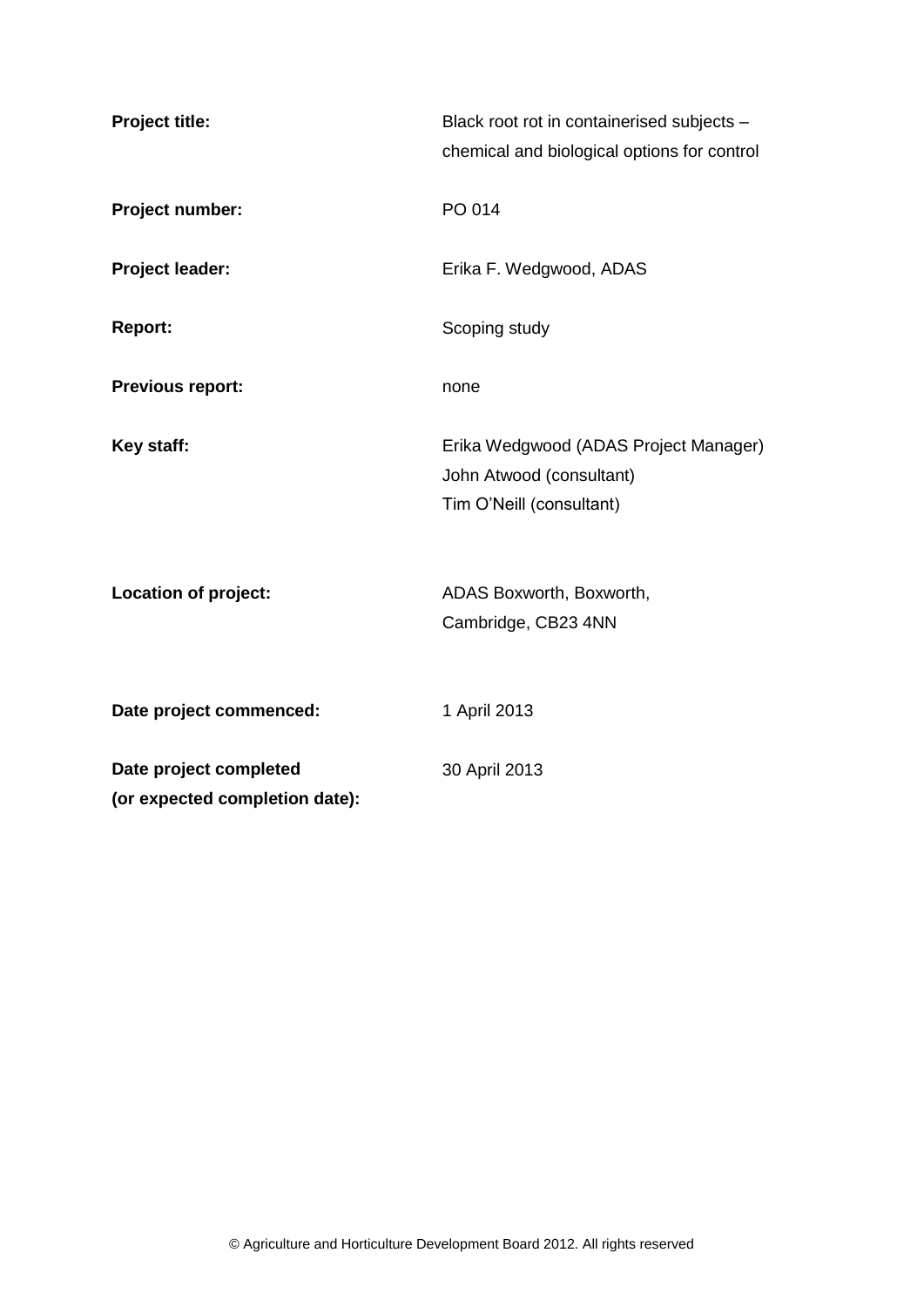#### **DISCLAIMER**

*AHDB, operating through its HDC division seeks to ensure that the information contained within this document is accurate at the time of printing. No warranty is given in respect thereof and, to the maximum extent permitted by law the Agriculture and Horticulture Development Board accepts no liability for loss, damage or injury howsoever caused (including that caused by negligence) or suffered directly or indirectly in relation to information and opinions contained in or omitted from this document.* 

*Copyright, Agriculture and Horticulture Development Board 2013. All rights reserved.*

*No part of this publication may be reproduced in any material form (including by photocopy or storage in any medium by electronic means) or any copy or adaptation stored, published or distributed (by physical, electronic or other means) without the prior permission in writing of the Agriculture and Horticulture Development Board, other than by reproduction in an unmodified form for the sole purpose of use as an information resource when the Agriculture and Horticulture Development Board or HDC is clearly acknowledged as the source, or in accordance with the provisions of the Copyright, Designs and Patents Act 1988. All rights reserved.*

*AHDB (logo) is a registered trademark of the Agriculture and Horticulture Development Board.*

*HDC is a registered trademark of the Agriculture and Horticulture Development Board, for use by its HDC division.*

*All other trademarks, logos and brand names contained in this publication are the trademarks of their respective holders. No rights are granted without the prior written permission of the relevant owners.*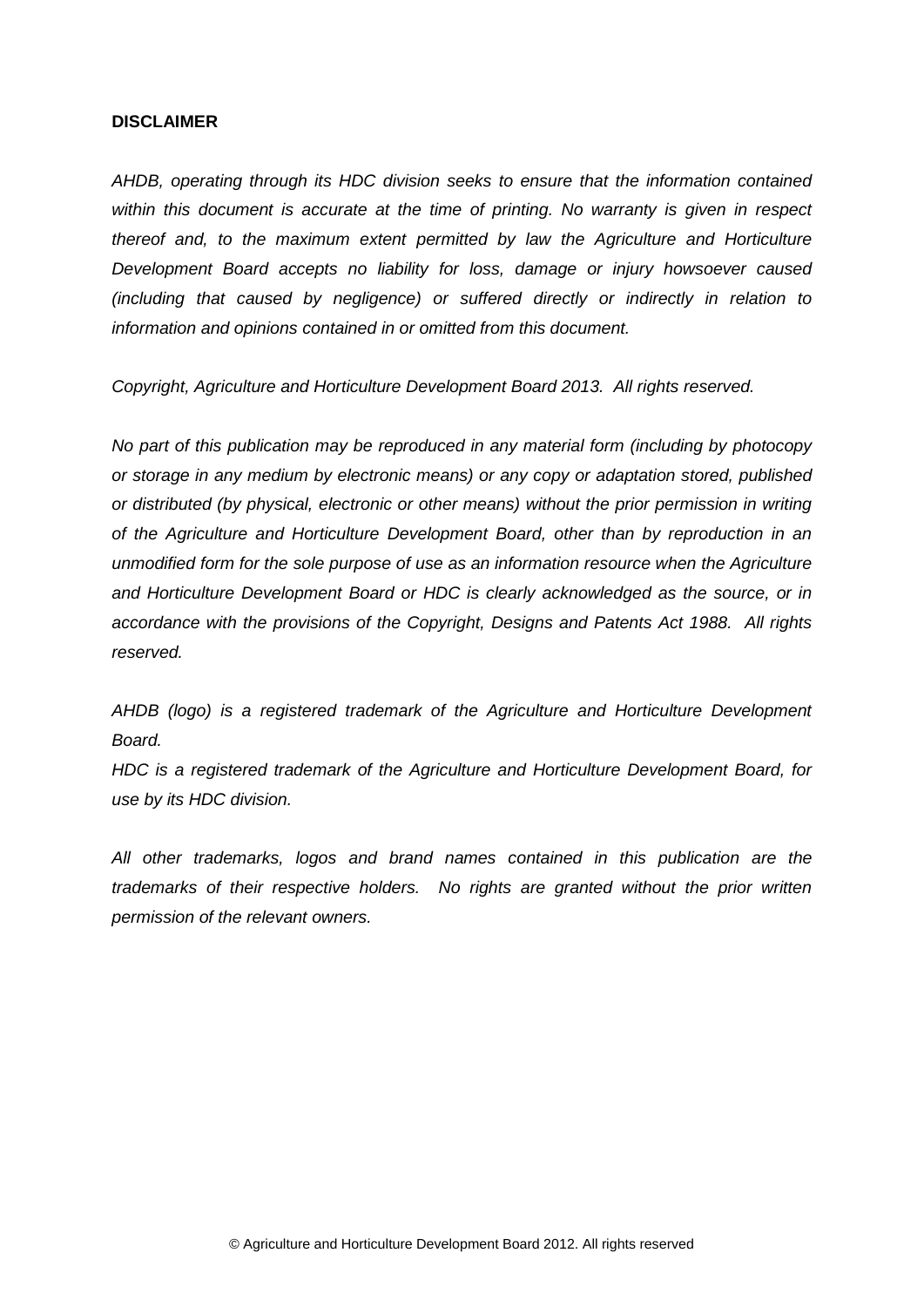## **CONTENTS**

| Host range and symptoms                     | 1  |
|---------------------------------------------|----|
| <b>Control measures</b>                     | 3  |
| <b>Cultural controls</b>                    | 3  |
| <b>Resistance to T. basicola</b>            | 4  |
| <b>Stimulants of plant defences</b>         | 5  |
| <b>Biocontrol products</b>                  | 6  |
| Disinfectants / soil sterilisers            | 8  |
| <b>Fungicides</b>                           | 9  |
| <b>Conclusions</b>                          | 16 |
| <b>References</b>                           | 18 |
| <b>Plant protection product information</b> | 24 |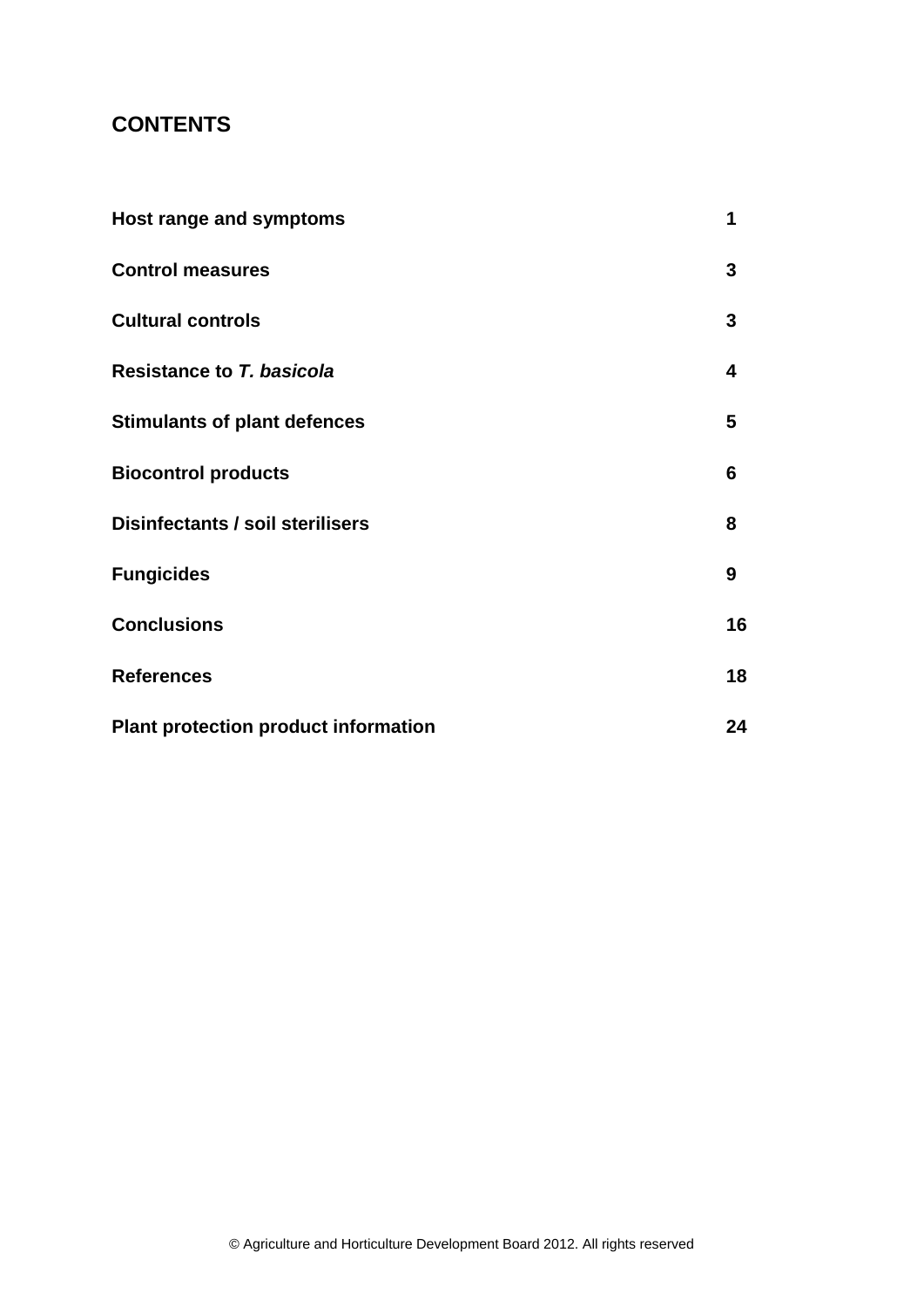# **Scoping Study: Black root rot in containerised subjects – chemical and biological options for control**

## **Host range and symptoms**

The fungus *Thielaviopsis basicola* (syn. *Chalara elegans*) is the causal agent of black root rot. The fungus infects a wide range of hosts, including plants from at least 15 families, and can be found in all parts of the world. In addition to crops such as cotton, tobacco, strawberry, tomato, *Phaseolus* beans, peas and clover, a wide range of ornamental plants are susceptible to *T. basicola* (Walker, 2008) including those shown in Table 1. *T. basicola* is a serious threat to pansies, petunias, and vinca. It may also infect cyclamen, calibrachoa, poinsettia, primula, impatiens, snapdragon, verbena, phlox, begonia, and nicotiana (Harlan and Hausbeck, 2012). *T. basicola* has also been implicated as the probable causal agent of the specific replant diseases of certain *Prunus* species (Sewell and Wilson, 2008).

| Latin name                | <b>Common name</b>  |
|---------------------------|---------------------|
| Antirrhinum majus         | Snapdragon          |
| Astilbe spp.              | Astilbe             |
| Begonia semperflorens     | Begonia             |
| <b>Buxus sempervirens</b> | Boxwood             |
| Camellia japonica         | Camellia            |
| Clematis spp.             | <b>Clematis</b>     |
| Cyclamen persicum         | Cyclamen            |
| Euphorbia spp.            | <b>Spurges</b>      |
| Fuchsia x hybrid          | Fuchias             |
| Gerbera jamesonii         | Gerbera             |
| Hypericum calycinum       | St. Johns Wort      |
| <i>llex</i> spp.          | Holly               |
| Kalanchoe spp.            | Kalanchoe           |
| Lathyrus spp.             | <b>Sweet Pea</b>    |
| Paeonia spp.              | Peony               |
| Pelargonium spp.          | Geranium            |
| Penstemon spp.            | Penstemon           |
| Petunia spp.              | Petunia             |
| Poinsettia spp.           | Poinsettia          |
| Syringa vulgaris          | Lilac               |
| Verbena x hybrida         | Verbena             |
| Viola spp.                | Violet / Pansy      |
| Zantedeschia spp.         | Arum / Calla Lilies |

**Table 1**. Some ornamental plants susceptible to infection by *T. basicola*

The fungus belongs to the Phylum Ascomycota, Class Sordariomycetes, Subclass Hypocreomycetidae, Order Microascales, Family Ceratocystidaceae, Genus Thielaviopsis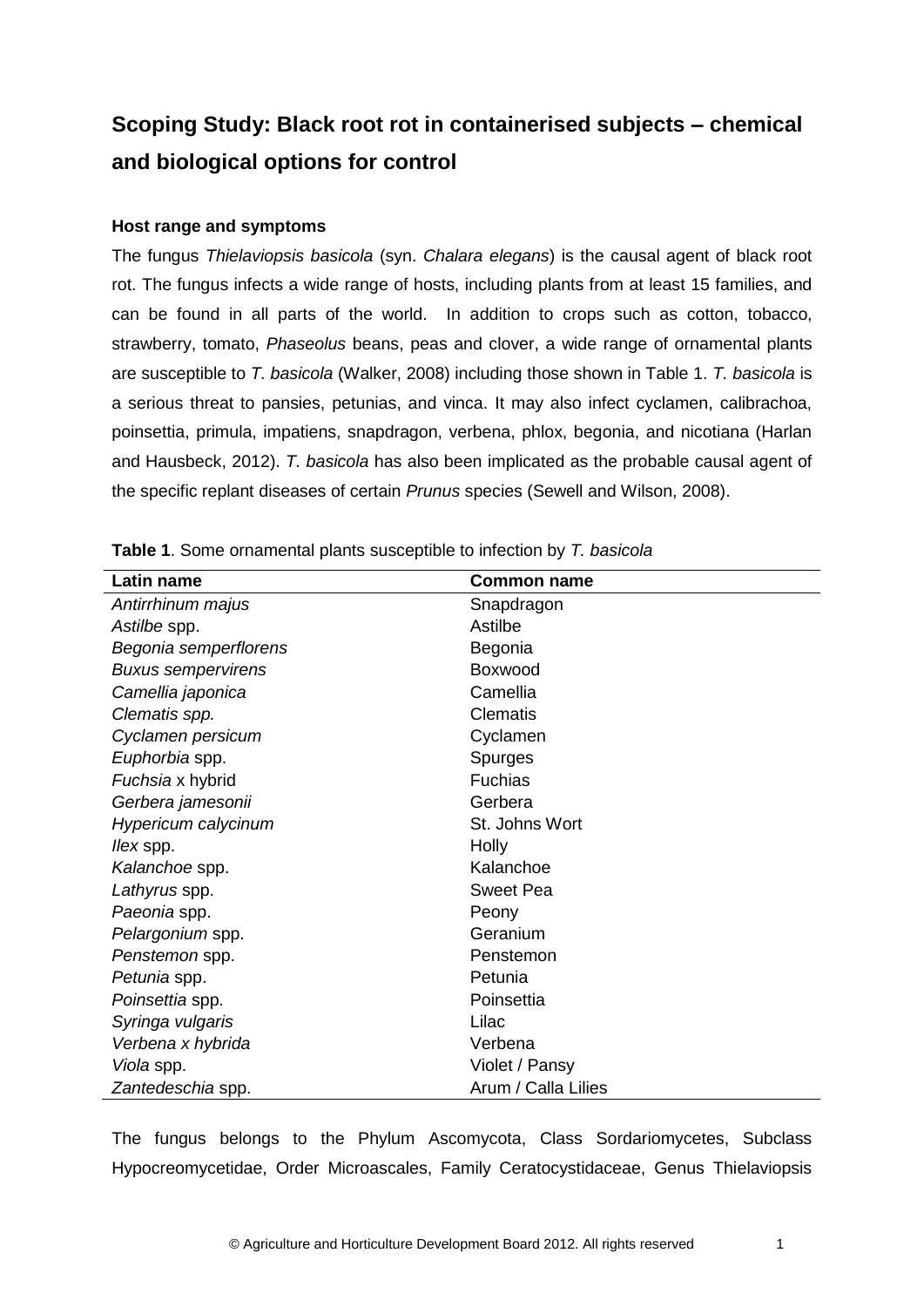[\(www.fieldmycology.net](http://www.fieldmycology.net/) ). Close relatives, in the Ceratocystidaceae, are the tree pathogens *Ceratocystis* spp. including Dutch Elm disease, oak and sycamore wilts. Fungicides active against other Ascomycetes (rather than the Basidiomycetes such as rusts, *Rhizoctonia* spp. and *Armillaria* spp.) may have efficacy against *T. basicola*. Fungicides directed at Phycomycetes (water-moulds) are less likely to be effective. The Ascomycete *Chalara fraxinea* (which causes ash dieback) has the same anamorph (asexual stage), the Chalara state, as black root rot and so fungicides with potential efficacy for *C. fraxinea* may also be effective for *C. elegans*. However, the sexual state of ash dieback, *Hymenoscyphus pseudoalbidus* is not closely related to *T. basicola.*

The root symptoms on ornamentals range from grey and brownish discolouration and little obvious rotting through to black discolouration and extensive loss of root mass. Above ground there is a reduction in growth and increasingly obvious foliage discolouration, followed by wilting and death (Trebilco *et. al.*, 1999). Plants are stunted and below ground black, rough, longitudinal cracks can develop (Raabe *et. al.*, 2005). Symptoms of black root rot are often mistaken for nutrient deficiencies. Leaves may turn yellow and the youngest leaves become stunted and tinged with red. In mild infections, older leaves are yellow-green with the veins retaining their green colour (Harlan and Hausbeck, 2012).The speed and severity of infection and symptoms depend on a wide range of factors including the susceptibility of the host species and cultivar and the strain of the fungus present (Trebilco *et. al.*, 1999). In pansy, infections usually start at root tips and through root hairs and the roots of infected plant plugs often fail to grow beyond the original plug after transplanting (Pscheidt & Copes, 2008).

A decline problem in *Choisya* spp. has been part attributed to Thielaviopsis root rot. Examination of plant clinic records for *Choisya* spp. over nearly ten years up to 2008 at CSL York (now Fera) and The Royal Horticultural Society (RHS), Wisley was made as part of HDC Project HNS 169 (Talbot and Wedgwood, 2009). Among root problems, *T. basicola* was as commonly recorded as *Phytophthora* spp. at CSL (as commonly as stress / damage). The RHS mainly received garden plants rather than nursery samples, and found *Phytophthora*, and in particular *Armillaria* spp. root rots. At both clinics the causes of plant decline were frequently not able to be diagnosed. Where diagnosis of root rotting had been sought, *Phytophthora, Thielaviopsis, Fusarium* and *Pythium* species had been identified on *Choisya* spp. on some of the 21 UK nurseries surveyed (Talbot and Wedgwood, 2009).

Black root rot has been identified as a major disease problem in Australian nurseries since 1993 where it has affected a wide range of crops. The disease has very frequently been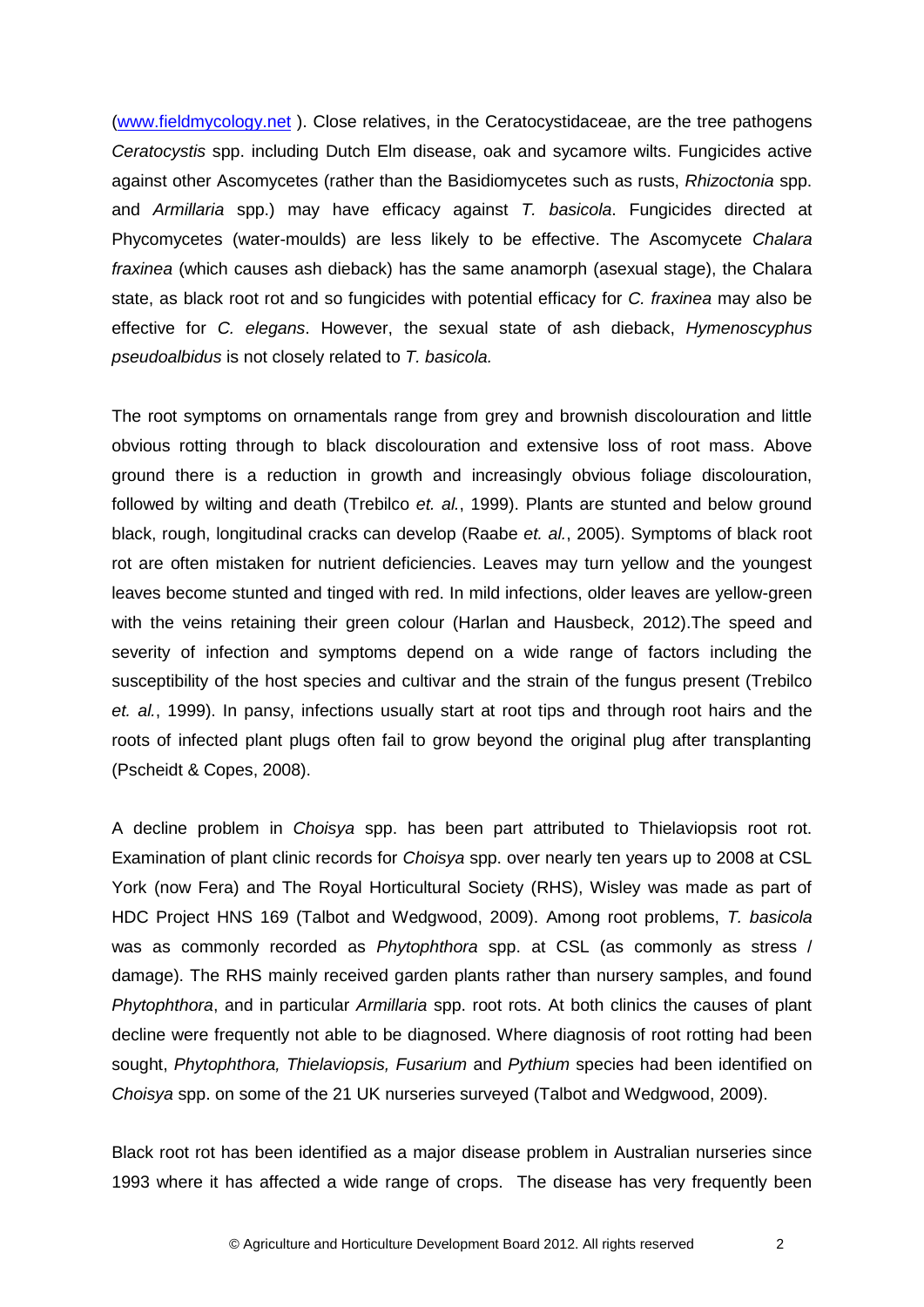misdiagnosed as being due to fertiliser injury, underfeeding, heat and cold injury, overwatering, under-watering, *Rhizoctonia, Pythium* or *Cylindrocladium,* fungus gnats and nematodes. Although symptoms can be seen within a week in pansies, in perennial crops symptoms may take months or years to become obvious (Trebilco *et. al.*, 1999).

## **Control measures**

Information on the control of black root rot, downy mildew and *Ramularia* leaf spot diseases on pansy and viola was given in HDC Factsheet 19/02 (Jackson and McPherson, 2002).

## *Cultural controls*

*T. basicola* produces two types of conidia; brown macroconidia (aleuriospores) which break up into resting spores (chlamydospores), produced by the Thielaviopsis state; nonpigmented microconidia (endoconidia) produced by the Chalara state. The chlamydospores can survive in the air, dust and debris, whereas microconidia are likely to be easily spread in water (Powell, 1989). The fungus is capable of prolonged saprophytic survival in soils. Soil at between 17 to 23ºC, soil pH about 5.7-5.9, high soil moisture content and inadequate aeration favour disease development (Subramanian, 1968). Disease can be reduced by low compost moisture of 36% or lower (Trebilco *et. al.*, 1999) and acid conditions (with prevention at pH 4.8 and reduction at pH5.5, subject to plant tolerance) (Raabe *et. al.*, 2005). Walker (2008) confirmed that favourable conditions for the fungus include a pH between 5 and 8.5 and also a soil temperature between 12 and 21°C (55 and 70 °F).

Based on observations of crops with *T. basicola,* the following recommendations were given to pansy and vinca growers in Iowa to prevent the occurrence of black root rot (Koranski, 1989);

- Use new plug trays and pots
- Maintain pH of growing medium at 5.5 to inhibit disease growth and development
- Keep soluble salts low
- Regulate ammonium concentrations to be less than 15 ppm
- Do not use fertilisers and fungicides after transplanting plugs until after roots have emerged from the rootball
- Bark or sludge incorporation in the growing medium usually decreases *Thielaviopsis* incidence

When four growing media compositions (peat, peat/fine bark, peat/fine woodfibre, peat/Fi-Pro straw) were compared with pansy inoculated by drenching with *T. basicola* no difference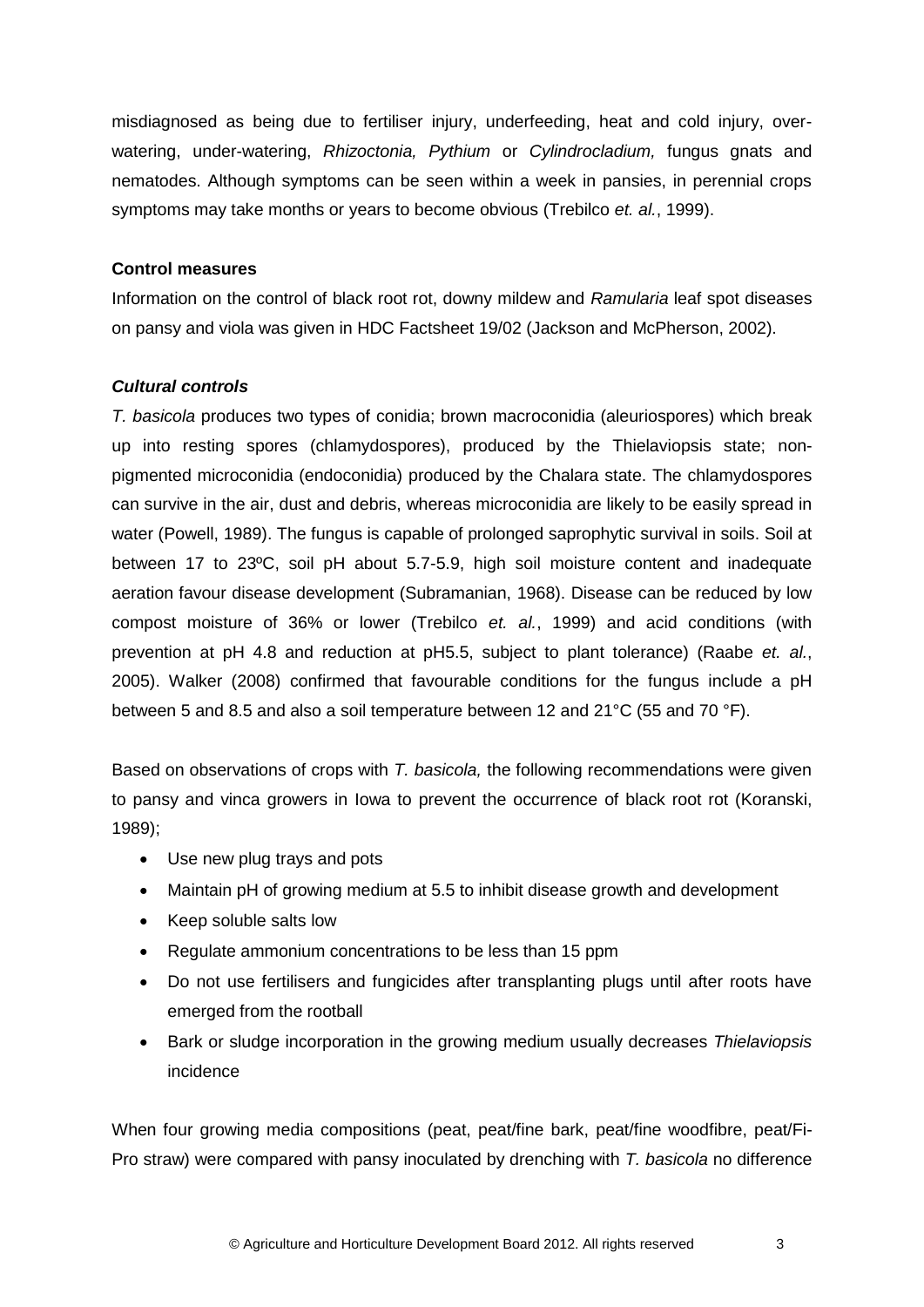was seen between them in the level of root rot. However, it is possible that the plants would have produced more black roots and allowed differences to be seen if they had been under greater stress (O'Neill, 1992). Stress produced by too low or high temperatures, nutrient imbalance (in particular in pansies excess ammonia nitrogen) or growing media pH above 5.5 can cause disease expression (Powell, 1989). Oregon State University advice is to check electrolyte concentrations of growing media regularly and they noted that pansies developing good root systems before winter often tolerate black root rot (Anon, 2013).

*T. basicola* was one of the causes of root rot in *Choisya* sp. recorded from 21 UK nurseries surveyed as part of HDC Project HNS 169. *Choisya* sp. liner losses to root rotting were equally divided between nurseries which had 5% or less, 6-15% or 16-50% of plants affected. Growers most commonly reported 5% or less lost at the final pot size. The three growers using the highest percentage of bark (30 or 33%) or wood fibre (30%) in the final potting mix, reported significantly lower average losses (of less than 5%) (Talbot and Wedgwood, 2009).

Crop hygiene (such as clean trays) is emphasised as being important to reduce inoculum spread by debris and air borne contamination. In addition, fungus gnats and shore flies can move *T. basicola* around a greenhouse by eating the spores and excreting them into nearby pots (Harlan and Hausbeck, 2012). It was shown in replicated trials that the proportion of pansy tray plants with *T. basicola* is significantly lower when plants are grown raised on mesh raised about 300 mm from the ground rather than on the floor (T. O'Neill, pers. comm.)

#### *Resistance to T. basicola*

Resistant nicotiana cultivars have been developed (Subramanian, 1968). A cultivar comparison of *Calibrachoa* (Daughtrey, 2005 and 2006b) indicated that Cabaret varieties Red, Cherry Rose, White Scarlet, Apricot and Purple; Superbell varieties Blue, Pink Kiss, Trailing Rose and Blue; and Million Bells varieties Cherry Pink and Crackling Fire were highly resistant to Thielaviopsis root rot, while Superbell White was slightly susceptible. All cultivars tested were much more resistant than Million Bells Terra Cotta.

Pansy cultivars resistant to Thielaviopsis root rot reported by Oregon State University (Anon, 2013) include; Clear Sky Primros, Clear Sky blue, Clear Sky White, Crown Golden, Delta blue W/Blotch, Delta Pure Violet, Delta White W/Rose Wing, Fama Blue Angle, Fama Darkeyed White, Fama Love Me, Fama See Me, Fama Silver Blue and Happy Face Yl/Blotch.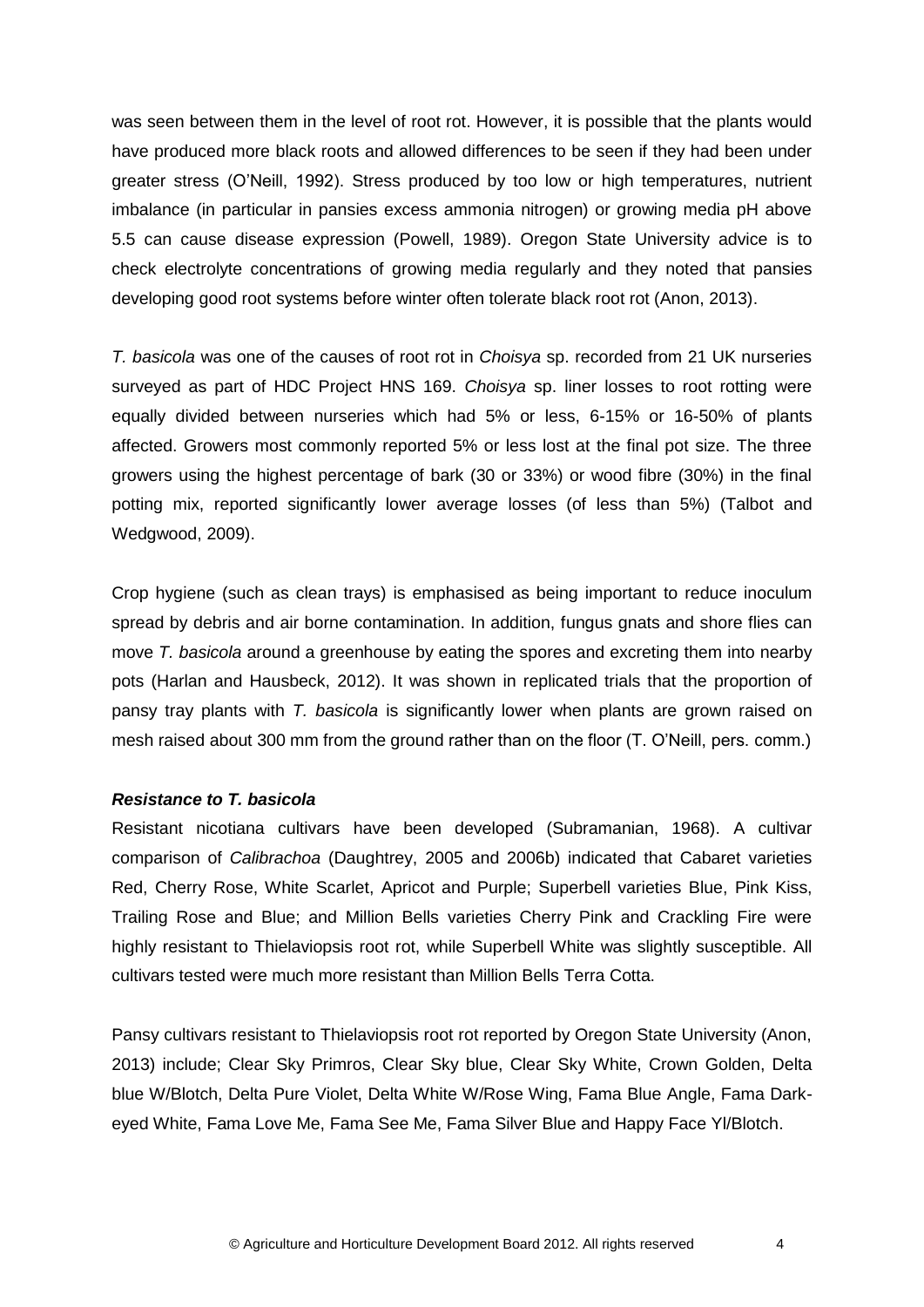Hollies vary in their resistance to *T. basicola*: *Ilex crenata* cultivars Helleri, Hoogendorn, Nigra, Green Cushion, Mobjack Supreme and Hetzzi are very susceptible. *Ilex vomitoria* and *Ilex opaca* are moderately resistant. *Ilex aquifolium* and *Ilex cornuta* are highly resistant (Moorman, 2012).

Breeding or selecting existing cultivars for resistance or tolerance should be possible, possibly using inoculated trials. Molecular methods involving identifying particular areas of the genetic make-up that may be contributing to resistance (as for example being done with strawberry breeding lines) could also be utilised.

#### *Stimulants of plant defences*

Plants use physical and chemical barriers to prevent infection. In addition, they use their innate responses to ward off pathogens (Rivière *et al.*, 2011), having evolved the ability to detect microbes. Pathogens can suppress this by secreting effectors. Plants can respond by effector-triggered immunity (ETI). ETI is associated with both localised hypersensitive response (HR) and the whole plant systemic acquired resistance (SAR) that is long lasting and effective against a broad spectrum of pathogens. Natural compounds such as chitosan, laminarin, salicyclic acid and the salicylic acid derivative BTH benzo(1,2,3) thiadiazole-7 carbothioic acid S-methyl ester. BTH protects against a broad spectrum of pathogens (Rivière *et al.*, 2011).

Crop treatment with elicitors should not be considered to be replacements for fungicide application, but to be used as supplements that allow fungicide application to be reduced. Treatments with elicitors provide 20-85% disease control (Rivière *et al.*, 2011). The directions for use of the stimulant acibenzolar-S-methyl (1,2,3-Benzothiadiazole-7 carbothioic acid *S*-methyl ester) against bacterial pathogens of mangoes and tomatoes in South Africa state Bion 50 should be applied with suitable copper compounds. Recently Bion Plant Activator Seed Treatment (acibenzolar-S-methyl) product registration has been supported by Australian agricultural authorities (Anon, 2007). This is a cotton seed treatment which is an activator of systemic acquired resistance (SAR) and gives disease suppression of Fusarium wilt and black root rot. It should be used as a component of an integrated management strategy. Bion is recommended as a cotton seed treatment (Mondal *et al*., 2005). Myclobutanil and acibenzolar-S-methyl seed dressings used in combination on cotton gave lower root discolouration than when used alone (Toksoz *et al*., 2009). Bion would be available for testing for potential use on ornamentals in the UK, although a change of use would be required for a drench application (J. Ogborne, Syngenta, pers. comm.).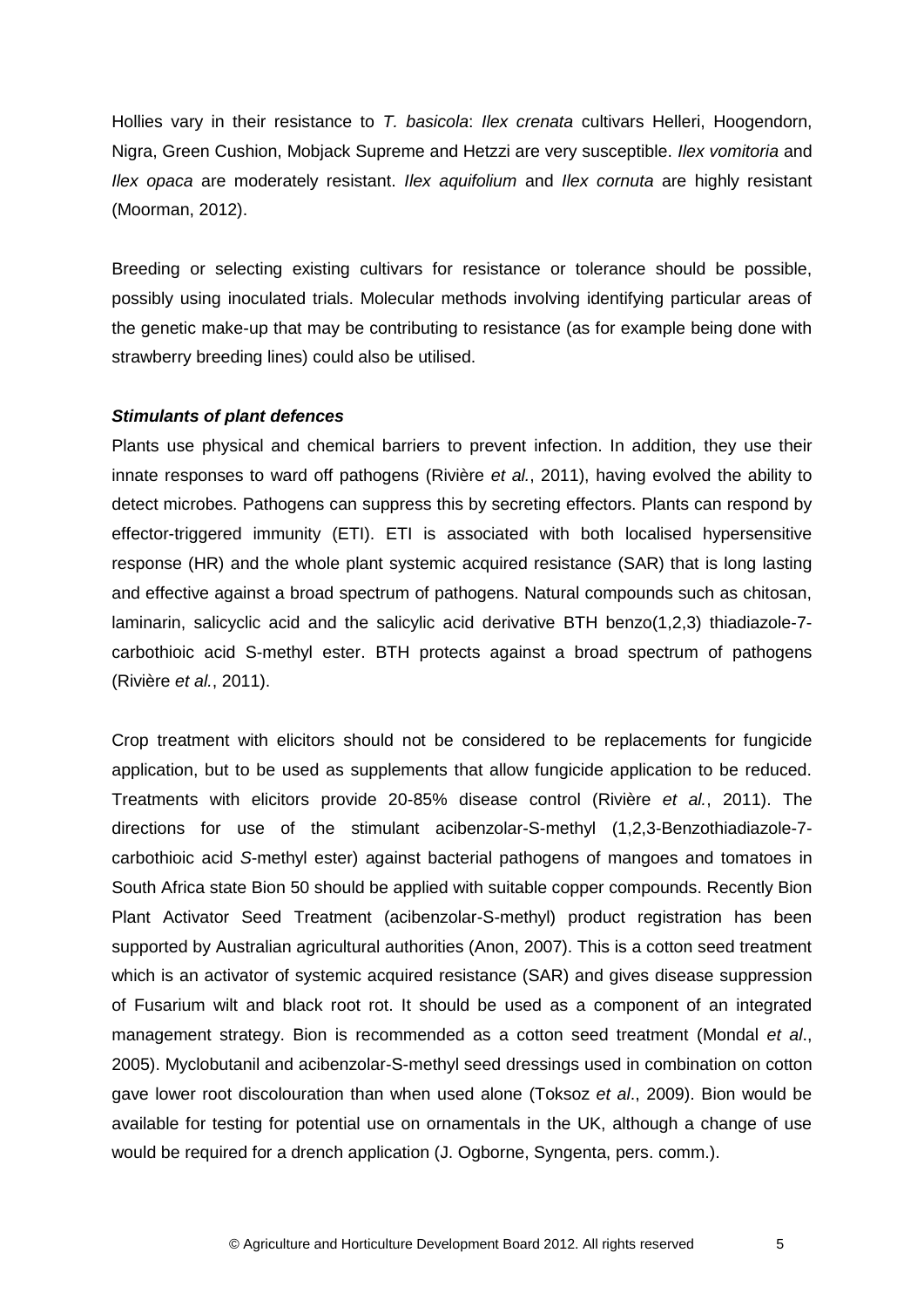Cecropin-A a naturally derived antimicrobial peptide inhibits the growth of pathogens including *Phytophthora infestans*, *Fusarium* spp. and *T. basicola*, and there is potential for the utilisation of this chemical by application or via genetic incorporation of the peptide into plants (Cavallarin *et al.*, 1998).

#### *Biocontrol products*

Growing-medium incorporation of products containing *Trichoderma* species, such as DCM Bio-Fungus Instant and Trianum (carried out by the growing media supplier), were reported by UK nurseries to have reduced losses post-potting of *Choisya* sp. (Talbot and Wedgwood, 2009). Where root rot diagnosis was obtained by growers, via clinic samples or Lateral flow Devices (LFDs) then *Phytophthora* spp., *Pythium* spp. or *T. basicola* were present. Compost tea products were widely used bio-stimulants (eight out of 21 growers) with use as a foliar spray rather than through the irrigation supply during the winter when the root ball was sufficiently wet. Agralan Revive (*Bacillus subtilis*) was used by three of the surveyed growers. Potassium phosphite foliar fertiliser was used by four growers. Two growers were evaluating the benefits of Wormcast tea. The effects of these products on black root rot have not been reported.

Products containing *Trichoderma harzianum* strain T-22 produced by BioWorks Inc. are available in Canada for use on outdoor and protected ornamentals against root diseases. RootShield formulations as either granules for incorporated into growing media or as a wettable powder used during watering are available. Rootshield Plus also contains *Trichoderma virens* strain G-41 and has *T. basicola* in addition as a target pathogen on the label. The products are EPA-registered biofungicides for use in California where a wettable powder formulation PlantShield HC can also be used as foliar spray (Anon, 2008b). All the products provide preventative control of *Thielaviopsis* sp.*, Pythium* sp.*, Rhizoctonia* sp.*, Fusarium* sp.*, Sclerotinia* sp. and *Cylindrocladium* sp. by the *Trichoderma* sp. competing for rhizosphere space and food with pathogens and producing enzymes which dissolve the cell walls of many pathogens. Systemic acquired resistance, a mechanism whereby plants' own resistance mechanisms are triggered to function in response to the presence of particular *Trichoderma, Pseudomonas* or *Bacillus* species (Jacobsen, 2007), functions in addition to niche occupation and enzymatic action. Few fungicides tested in use on ornamentals were incompatible with the *Trichoderma* in PlantsShield HC and RootShield [\(www.bioworks.com\)](http://www.bioworks.com/) e.g. Terraguard SC (triflumizole) but they can still be used with an interval of 14 days. Products with thiophanate-methyl, azoxystrobin, fludioxonil, myclobutanil or phosphorous acid are compatible (Anon, 2008a). Disease and insect management information for poinsettias and integration of biological and chemical products is available (Anon, 2012).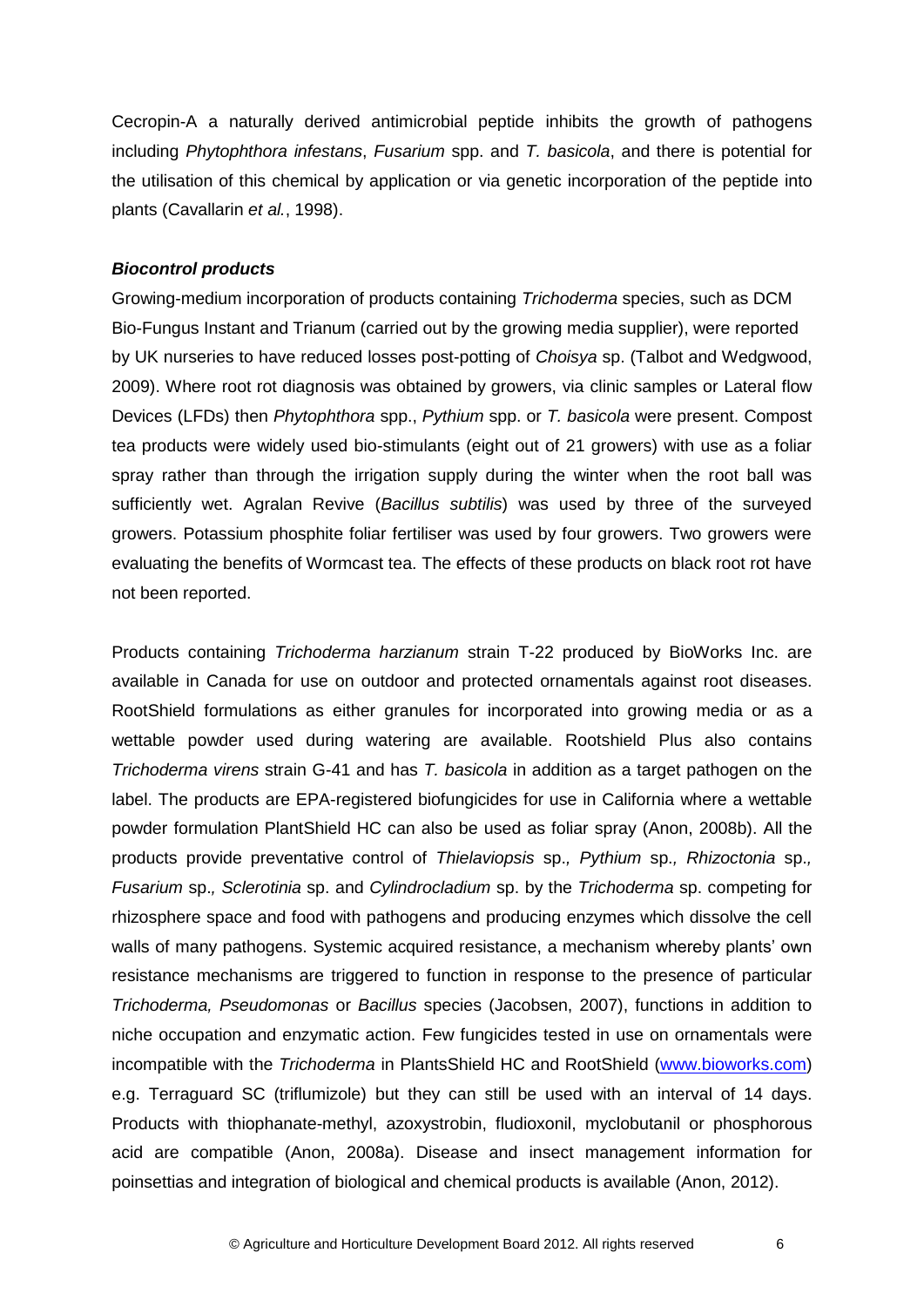*Trichoderma harzianum* strain Rifai T-22 is available in the UK to promote root health as the non-pesticide registered product Trianum (Gwynn, 2009). Biofungicides containing this isolate are recommended at planting time for the control of *T. basicola* in landscape planting by Cornell University (Walker, 2008) together with fungicides containing thiophanate-methyl.

Serenade ASO (1.34% *Bacillus subtilis* strain QST 713) contains a naturally-occurring beneficial soil bacterium. It was originally registered in the UK for foliar application against *Botrytis cinerea* on protected strawberries. In 2012, it gained a SOLA (2012 00140) for use against *Phytophthora* spp. on amenity vegetation and forest nurseries. Under EAMU 0708 of 2013 it can be used at 10 L/ha on ornamental plants. Serenade Soil is sold as a biopesticide in the USA to protect young root vegetable, fruiting vegetables and cucurbits against soil diseases like *Pythium, Rhizoctonia, Fusarium* and *Phytophthora*. Applied at planting, the beneficial bacteria multiply in the rhizosphere and attach to roots to give them protection [\(www.serenadesoil.com.](http://www.serenadesoil.com/)). *T. basicola* is not mentioned as being controlled.

Prestop (32 % w/w *Gliocladium catenulatum* strain J1446) can be used on outdoor ornamentals as a spray at 6 kg/ha to soil, as a drench at 500g/100L and to growing media at 500g/m³. The product is approved for the control of *Botrytis cinerea*, and root diseases caused by species of *Pythium, Phytophthora, Rhizoctonia* and *Fusarium.* It is also approved for the moderate control of *Didymella.* The Fargro technical leaflet (Anon, 2011) states that Prestop can control *Thielaviopsis, Verticillium, Alternaria, Helminthosporium* and *Penicillium.*

T34 Biocontrol (10.3% w/w *Trichoderma asperellum* strain T34) is a biopesticide registered in the UK for the reduction of *Fusarium oxysporum* f. sp. *dianthi* on carnations by incorporation, spraying or irrigating into growing media or as a root dip [\(www.fargro.co.uk\)](http://www.fargro.co.uk/). EAMU 118 of 2012 allows use on other ornamentals. The producers Bicontrol Technology have no specific data for T34 activity against Thielaviopsis, but they would expect it to have some effect as Trichoderma as a genus is known to have Thielaviopsis activity. The existing EAMU covers its use on protected and outdoor container grown ornamentals and could be used under this approval against black root rot (Paul Sopp, Fargro, pers. comm.).

Biocontrol products available to USA growers and their target pathogens are listed by Thomas (2009) and McGrath (no date). The only product with Thielaviopsis specifically listed as a target is Rootshield Plus, others referring to root pathogens generally. However, control of *T. basicola* on citrus seedlings in peat-based media was obtained post-infestation at high drench rates and volumes of Mycostop (*Streptomyces griseoviridis* K61) (Graham, 1994).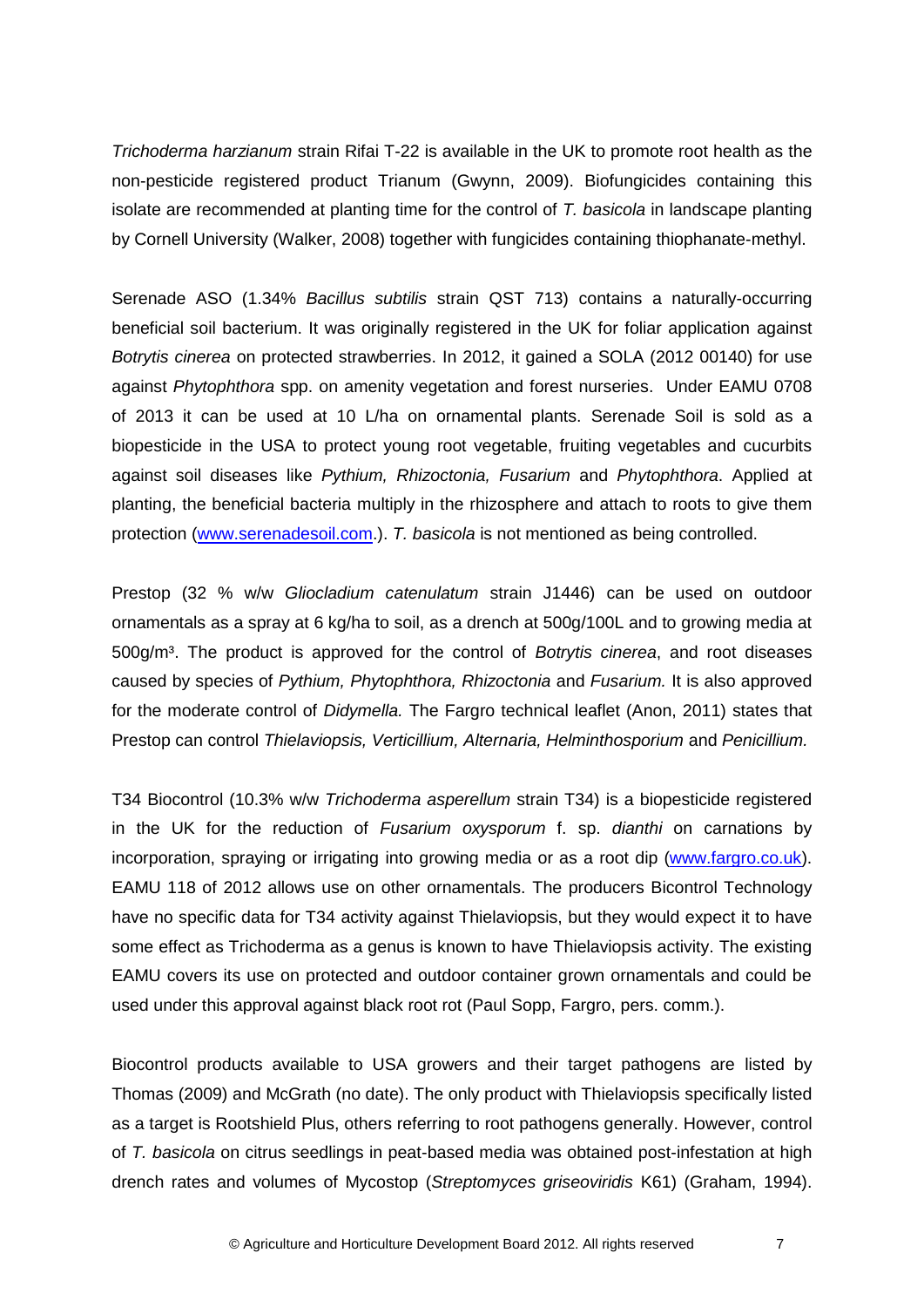Biocontrols such as Rootshield Plus (also known as Plantshield) (*Trichoderma harzianum* T-22 + *T. virens* G-41), Companion (*Bacillus subtilis* GB03), and Actinovate (*Streptomyces lydicus* WYEC108) directly incorporated into the growing media as granular powders during the mixing process or as drenches soon after planting are recommended in California against root rots of ornamentals as well as monthly fungicide drenches (Styer, 2013).

Growing-media amendments such as chitin and biochar have been shown to enhance the establishment of biocontrol agents in growing media. These materials, biochar in particular, provide a good platform for establishment of beneficial microbes such as *Trichoderma* spp. and mycorrhizal fungi (Downie *et al.* 2009; Warnock *et al*. 2007). *Bacillus subtilis* seed treatment and root drenching of pepper plants with 0.5% chitin added became more effective against *Phytophthora capsici* and *Rhizoctonia solani* root rot. *Trichoderma harzianum* use as a drench was also more effective on *P. capsici* with chitin supplement (Ahmed *et al*., 2003).

#### *Disinfectants / soil sterilisers*

Chlamydospores of *Thielaviopsis* are highly resistant to chemical sterilants and studies have been carried out in Australia (Trebilco *et. al.*, 1999) and the UK (O' Neill, 1995) to enable selection of the most effective products for disinfecting re-used pots, trays and general nursery hygiene. HDC project PC 38c compared the efficacy of disinfectants on plastic plug trays naturally contaminated with *T. basicola* and showed that although there was no complete control that Formalin (38% formaldehyde), Iodel FD (2% iodine) and Jet 5 (hydrogen peroxide/peroxyacetic acid) were particularly effective, although others also reduced root rot incidence in the pansies grown in the disinfected trays (O'Neill, 1995). Treatment of glasshouse surfaces with sodium hypochlorite was effective against endoconidia and aleuriospores of *T. basicola*, but a quaternary ammonium (QAC) caused no reduction in propagule viability (Copes and Hendrix, 1996). However, it is known that the effectiveness of disinfectants is affected by the nature of the contaminated surface and that, while the germination of *T. basicola* chlamydospores can be prevented, on surfaces such as cement, wood and clay the variation in survival can be particularly great (Voss and Meier, 1987).

TerraClean [\(www.enviroselects.com\)](http://www.enviroselects.com/) is an EPA registered bactericide/fungicide available in the USA for use against soil pathogens such as *Thielaviopsis*. It can either be mixed with bed-setting water at planting time using banded or broadcast application, or used in drip irrigation systems. The active ingredients are peroxyacetic acid and hydrogen peroxide. According to the manufacturers, the oxidation reaction penetrates the soil profile, killing and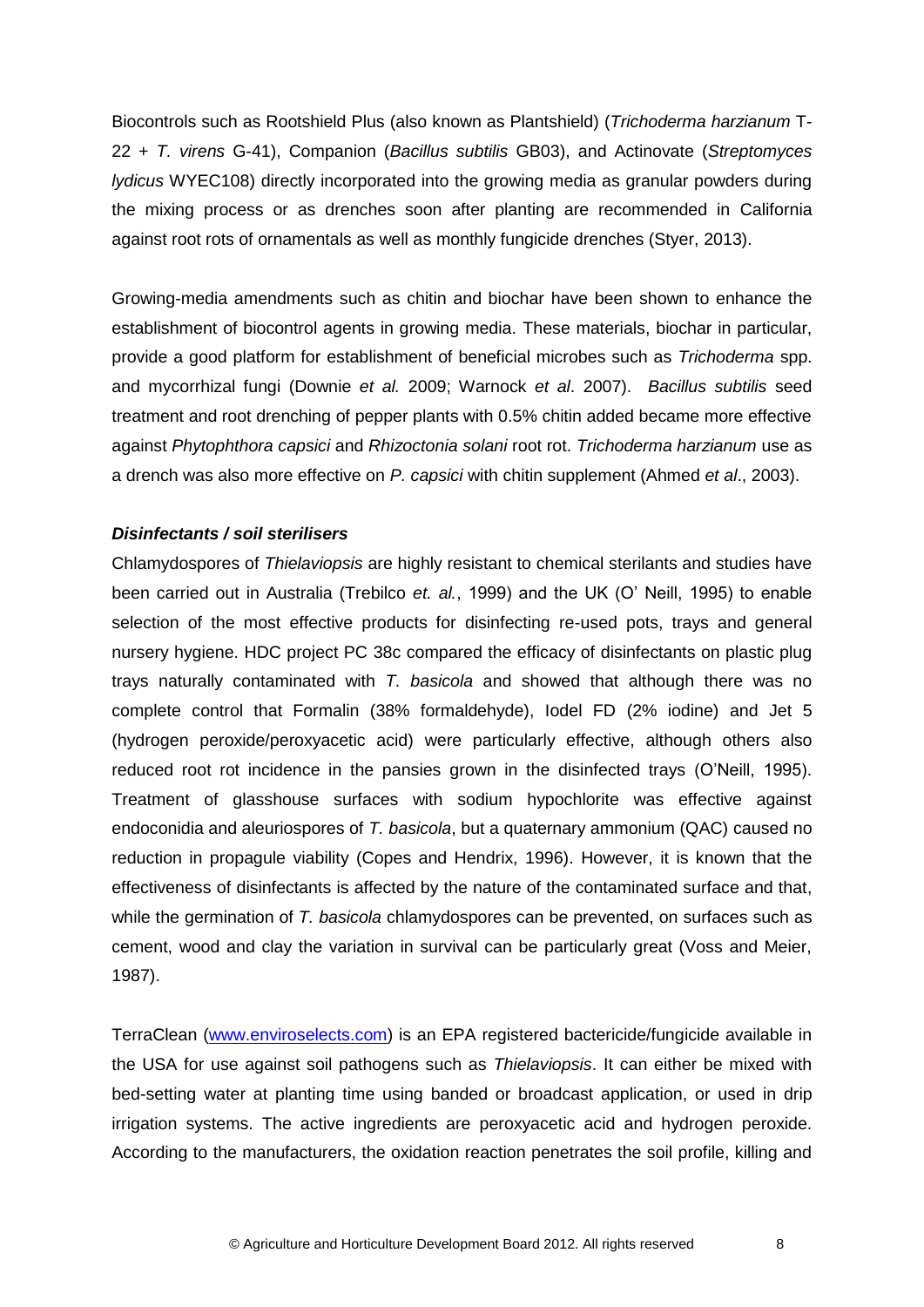suppressing pathogens on contact, with trials results showing suppression of *Pythium* and *Phytophthora* in tomato and *Rhizoctonia* on lettuce.

In Australia in 2007 there were no fungicides registered or effective against black root rot (*T. basicola*) in cotton and work on biofumigation of soil with marigolds and onions is being carried out (Cross, 2007).

## *Fungicides*

Details of products, active ingredients, rates and target pathogens in addition to the information given below are available from the websites given in the References section of this report.

The effectiveness of benomyl against black root rot was shown in several pieces of work (Manning *et al*., 1970), but resistance issues caused the withdrawal of the product. Drenches of Bavistin DF (carbendazim) (50 ml/pansy) gave a significant reduction in the proportion of roots affected by black root rot (from 16% down to 1%) in an inoculated experiment (O'Neill, 1992). Bavistin DF is not now available in the UK and Cercobin WG (thiophanate-methyl) under SOLAs 165 of 2011, 1827 of 2011 and 1987 of 2011 is now used as the standard drench or granule incorporation into growing media against black root rot in protected ornamentals. However, there is concern that product overuse will result in resistance.

HDC project PC 143 (Jackson, 2000) screened a number of fungicides against black root rot on pansy bedding plants. The greatest reductions in infection severity (0-100) from the untreated at 58% to 23% were with Folicur (tebuconazole) and 33% with Genie (flusilazole), but these both caused leaf scorch. Neither product has UK approval for use on ornamentals. Other products used as drench treatments reduced root rot severity without any leaf or root damage, these were Amistar (azoxystrobin), Bavistin DF (carbendazim), F279 (trifloxystrobin), Scotts Octave (prochloraz), , Plover (difenoconazole), Unix (cyprodinil) and Stroby WG (kresoxim-methyl). Another three products were ineffective. Cyprodinil is now only available in the UK mixed with fludioxonil as Switch.

UK Choisya growers commonly utilised chemical treatments against root rotting (Talbot and Wedgwood, 2009) including Subdue (metalaxyl-M) which the manufacturers (Fargro) say is not effective against *T. basicola*, Aliette 80 WG (fosetyl-Al) (now withdrawn from the UK), which would be expected to control Oomycetes but not *T. basicola,* and Scotts Octave (prochloraz) for which the manufacturers claim a reduction of the fungal pathogen complex which includes *T. basicola* as well as the control of *Cylindrocarpon* spp., *Fusarium* spp. and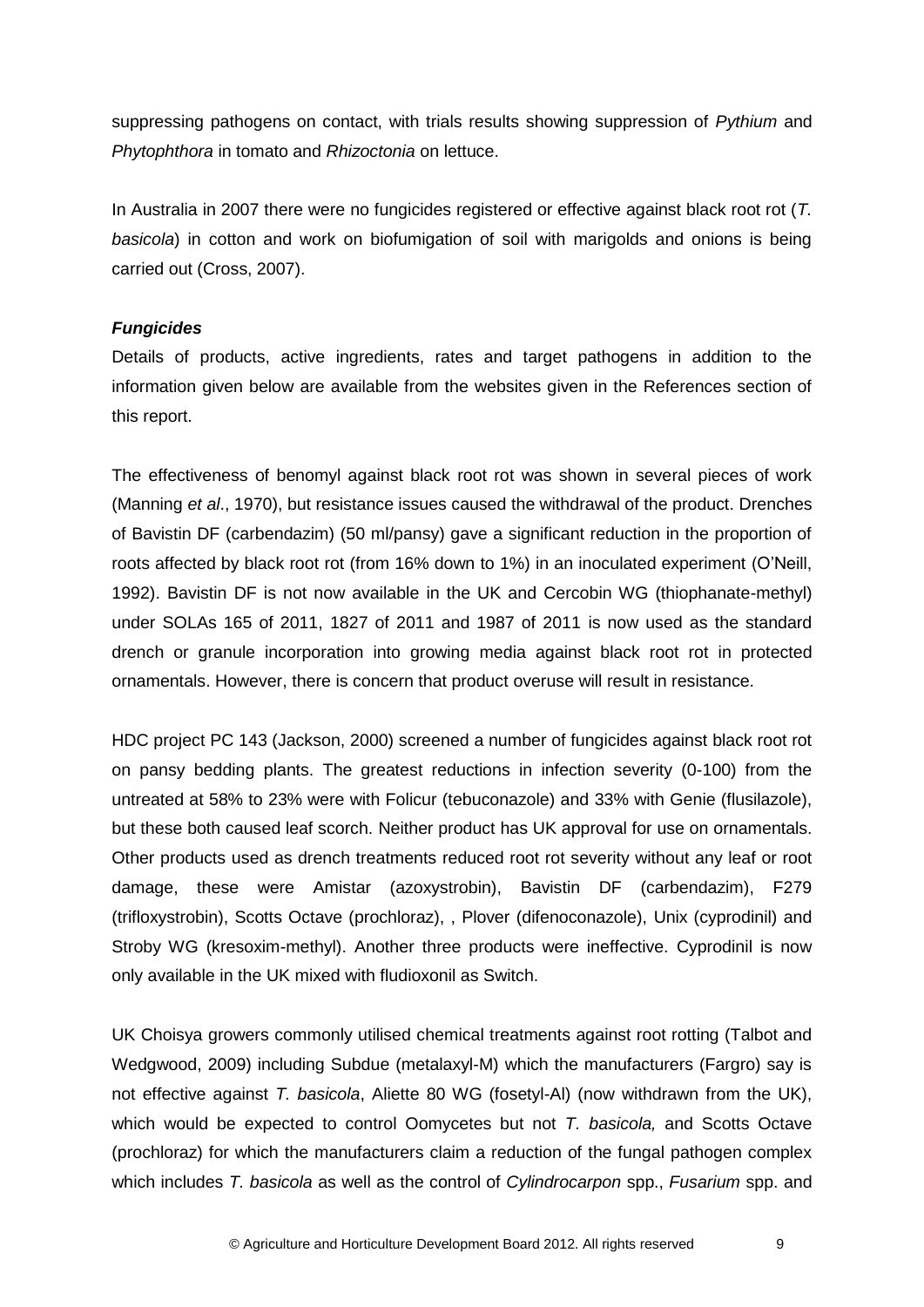*Phomopsis* spp. root rots and wilts. Surveys of pansy growers in the USA, backed up by research, indicated that where Subdue (metalaxyl-M) was being used for *Pythium* and *Phytophthora* control that black root rot was worse (Powell, 1989).

In a fungicide trial at Cornell University, New York, with *Thielaviopsis*-inoculated Calibrachoas (Daughtrey, 2005), only those treated with thiophanate-methyl (Cleary 3336 WP, 16 oz per 100 gal) showed no symptoms, dry weight reduction, or sporulation on the roots. Drenches with triflumizole (Terraguard, 4 oz per 100 gal), phosphorous acid salts (Alude, 12.5 oz per 100 gal), and *Trichoderma harzianum* T-22 (Plant Shield, 5 oz per 100 gal) all reduced symptoms, whereas azoxystrobin (Heritage, 0.9 oz per 100 gal) and fludioxonil (Medallion, 2 oz per 100 gal) gave no benefit; azoxystrobin appeared to exaggerate symptoms (Daughtrey, 2005). Oregon State University advice is that Medallion WG (at 1 to 2 oz per 100 gal) should be used on pansies as a protectant before symptoms occur since it is ineffective once plants are infected (and also note that to avoid plant damage it should not be used with oils or adjuvants (Anon, 2013). Other fungicides to be used in combination with cultural controls were listed as polyoxin-D zinc salts (Affirm, 0.25 to 0.5 lb per 100 gal), thiophanate methyl + etridiazole (Banrot 40 WP, 4 to 8 oz/100 gal water per 800 sq ft of bed area), Terraguard SC (2 to 8 fl oz per 100 gal), thiophanate-methyl products Cavalier 50 WSB (12 to 16 oz per 100 gal), Cleary 3336 WP (12 to 16 oz per 100 gal), or OHP 6672 (7.5 to 20 fl oz per 100 gal), and polyoxin-D zinc salts (Veranda O, 0.5 lb per 100 gal water used as a drench (Anon, 2013).

A trial of materials for *Thielaviopsis* control on pansy indicated that plants were best protected against symptom development by an experimental product with an undeclared active ingredient (A9219B, 1 oz per 100 gal) as well as by a thiophanate methyl drench (Cleary 3336, 16 oz per 100 gal); only thiophanate methyl treated plants showed no *Thielaviopsis* sporulation on the roots. Further studies on *Thielaviopsis* root rot of calibrachoa and pansy (Daughtrey, 2006a) showed that only thiophanate-methyl treatment eliminated root colonization by *T. basicola*. Plants given other chemical treatments that suppress symptoms still had chlamydospores on the root system that were detectable by microscopic observation.

The advice for the control of *T. basicola* in ornamentals by the various University extension services of the different USA states is to drench monthly using one of the products containing thiophanate-methyl alternated with either a chemical or a biological product for resistance management (Daughtrey, 2006a; Chase, 2013; Walker, 2008 and Anon, 2013). A summary of products recommended in the USA is given at the end of this report in Table 5.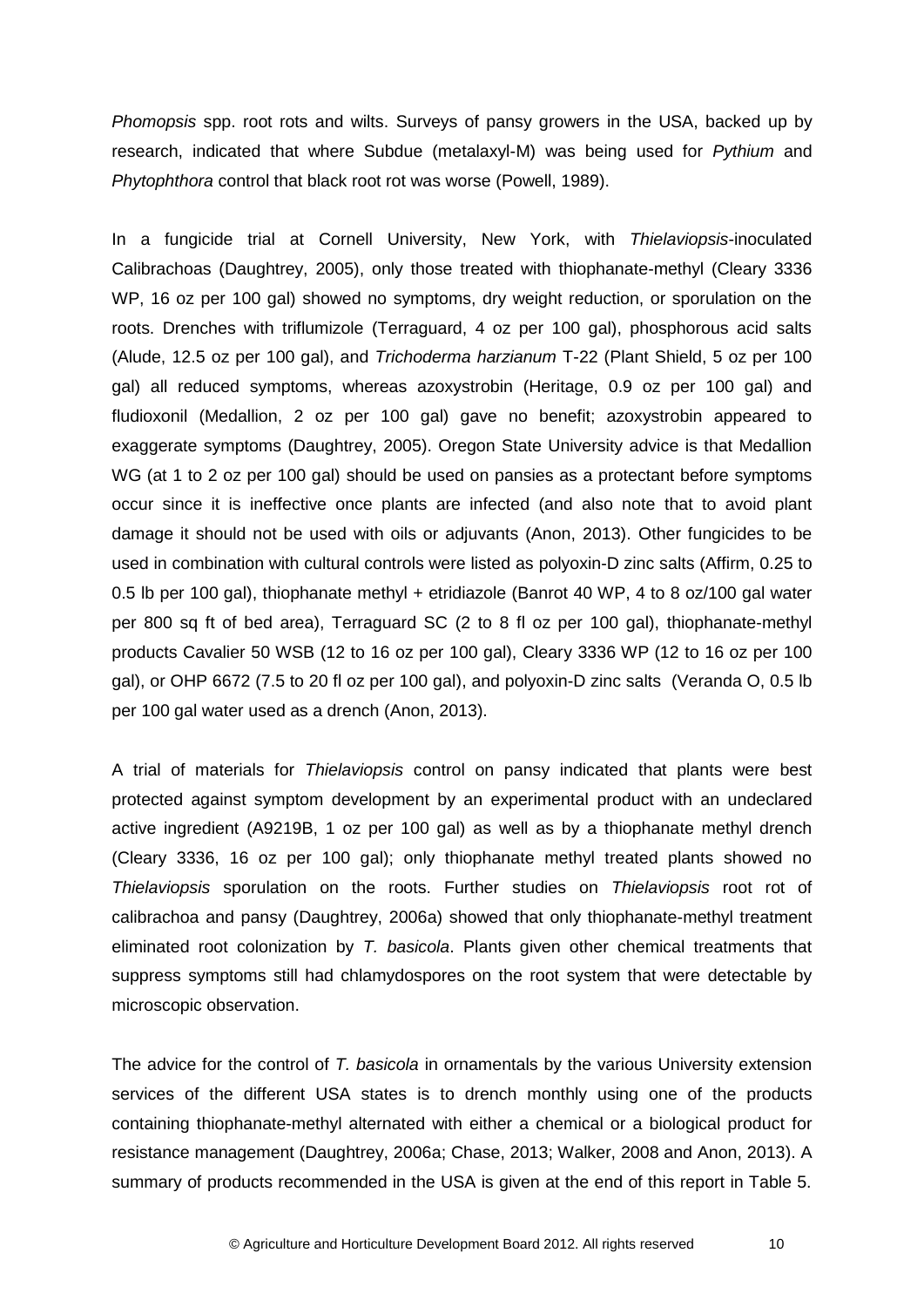Styler (2013) recommends a tank mix of products so that water-moulds *Pythium* / *Phytophthora* and the fungi *Thielaviopsis, Fusarium* and *Rhizoctonia* are controlled. Five products were recommended against water-moulds and three other products, Medallion, Cleary 3336 or OHP 6672 against *Thielaviopsis, Fusarium* and *Rhizoctonia.* Banrot (thiophanate methyl + etridiazole) and Hurricane (mefenoxam + fludioxonil) were said to be good ready-to-use tank mixes. Vegetable and flower seeds treated with myclobutanil are effective for control of *T. basicola* (Olsen, 2011). Myclobutanil spray application (Nu-Flow M-HF) is recommended in California (Davis, 2012) for the control of Thielaviopsis on cotton seedlings as well as triadimenol (Baytan 30). Post *T. basicola* infestation drenches of benomyl, myclobutanil and thiophanate methyl were more effective in reducing citrus seedling root rot than pH adjustment in peat-based media (Graham, 1994).

Based on Michigan State University (MSU) studies, fungicides that have thiophanate-methyl as the primary active ingredient (e.g. Cleary 3336 F) should be used frequently. Good rotational products include Terraguard SC (triflumizole) and Medallion WG (fludioxonil) since they have a different mode of action and were shown to be effective in MSU studies against black root rot. It was recommended to use the highest labelled rate of each treatment with close reapplication intervals (Harlan, and Hausbeck, 2012). Trials in California on chemical rotations for ornamentals showed thiophanate-methyl rotation with Veranda O gave the best results (Chase, 2013, Chase, no date). Veranda O is not registered for use in the UK but checks are in progress to determine if it is registered in Europe as this will make UK registration easier. The products used in Pennsylvania shown in Table 2 illustrate that products have been selected from different FRAC groups to reduce the chance of resistance to thiophanate-methyl. Phosphorous acid is registered as a pesticide in the USA (Table 3), but only available as a fertiliser in the UK in the products Hortiphyte and FarmFos 44. It is widely known to have activity as a drench against *Phytophthora* spp., but the work by Daughtrey (2005) suggests it also has efficacy against *T. basicola*. Table 4 summarises the products recommended for black root rot control in ornamentals by USA extension services.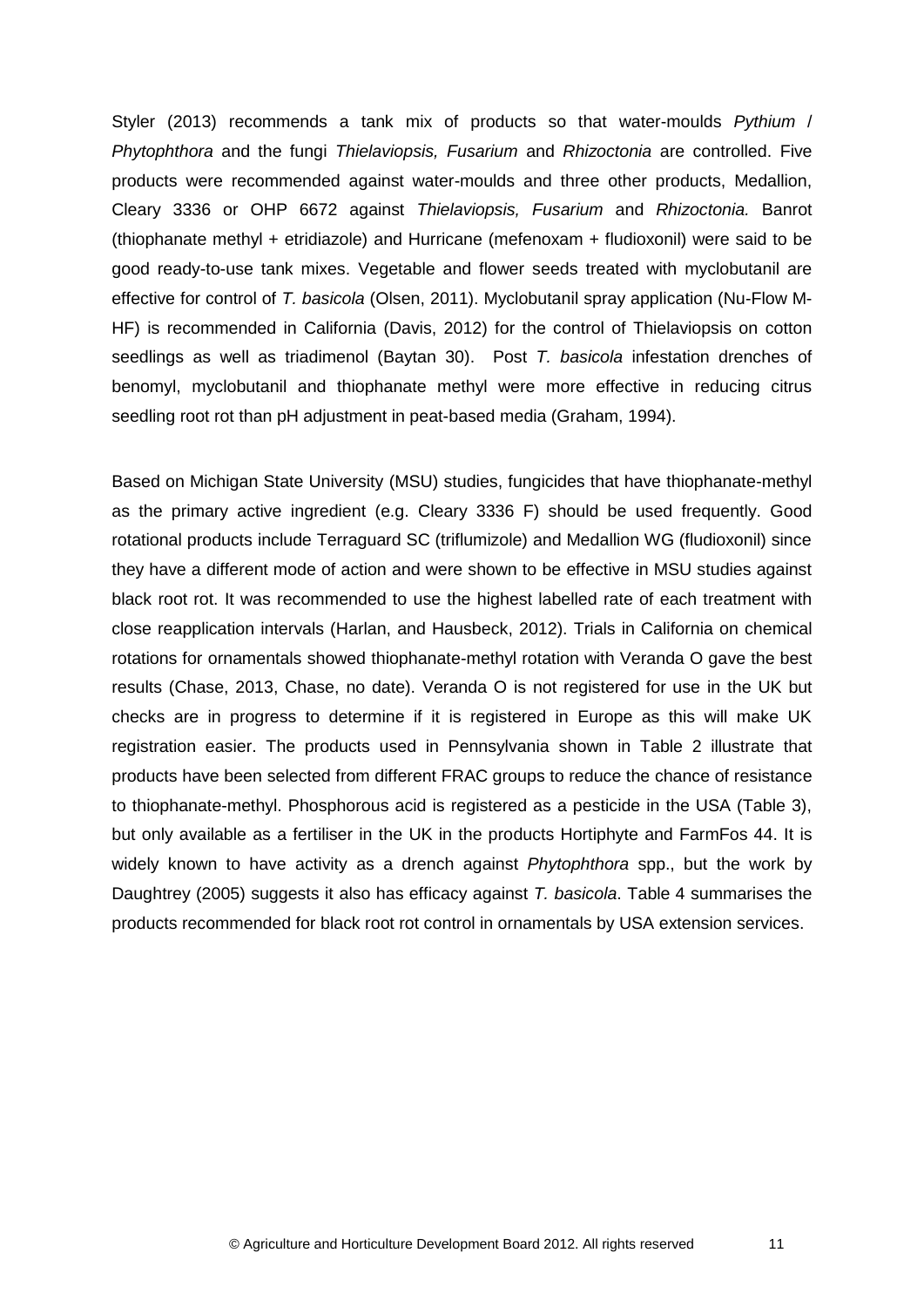**Table 2.** Active ingredients and trade names of plant protection products in use in Pennsylvania (USA) as soil and peat growing media drenches against *T. basicola* on woody and herbaceous ornamentals (Mooreman, 2012)

| <b>FRAC</b><br>Group<br>No.* | <b>Risk</b><br>Level | <b>Class</b>  | <b>Active ingredient Restricted</b>      | <b>REI</b><br><b>Entry Interval</b> | Trade names (EPA Reg.<br>no.)                                   |
|------------------------------|----------------------|---------------|------------------------------------------|-------------------------------------|-----------------------------------------------------------------|
| 1                            | 3                    | Benzimidazole | thiophanate<br>methyl                    | 12h                                 | Cleary 3336<br>$(1001 - 69),$<br>OHP 6672 (51036-329-<br>59807) |
|                              |                      |               |                                          |                                     | Fungo Flo<br>(51036-329-59807)                                  |
|                              |                      |               |                                          |                                     | Systec 1998 (48234-12)                                          |
| 3                            | $\overline{2}$       | Imidazole     | triflumizole                             | 12h                                 | Terraguard<br>$(400-433)$                                       |
| 3                            | 2                    | Triazole      | myclobutanil                             | 24h                                 | Systhane<br>$(707 - 253)$<br>Eagle<br>$(62719-417)$             |
| 12                           | 2                    | Phenylpyrol   | fludioxonil                              | 12h                                 | Medallion<br>$(100 - 769)$                                      |
| $1 + M$                      |                      |               | thiophanate<br>$methyl +$<br>etridiazole | 12                                  | <b>Banrot</b><br>$(58185-10)$                                   |

**Table 3.** Phosphorus acid USA pesticide registration details in the USA. A chemical also shown to have activity against black root rot (Daughtrey, 2006)

| <b>FRAC</b><br>Group<br>No. | Risk<br>Level Class | <b>Active</b><br>ingredient | <b>REI</b><br><b>Restricted</b><br><b>Entry Interval</b> | Trade names (EPA Reg.<br>no.)     |
|-----------------------------|---------------------|-----------------------------|----------------------------------------------------------|-----------------------------------|
| U                           | Phosphite           | phosphorus acid<br>salts    | 4h                                                       | Agri-Fos<br>$(71962 - 1 - 54705)$ |

**\* Fungicides and Fungicide Resistance Management** – Certain fungicides, usually systemic fungicides, are said to be 'at risk' to the development of resistance if they are used repeatedly. See the Risk Level in the above table  $(1 = low$  risk;  $3 = high$  risk). The Fungicide Resistance Action Committee has developed a numbering system in which chemicals with the same FRAC Group number have the same mode of action (See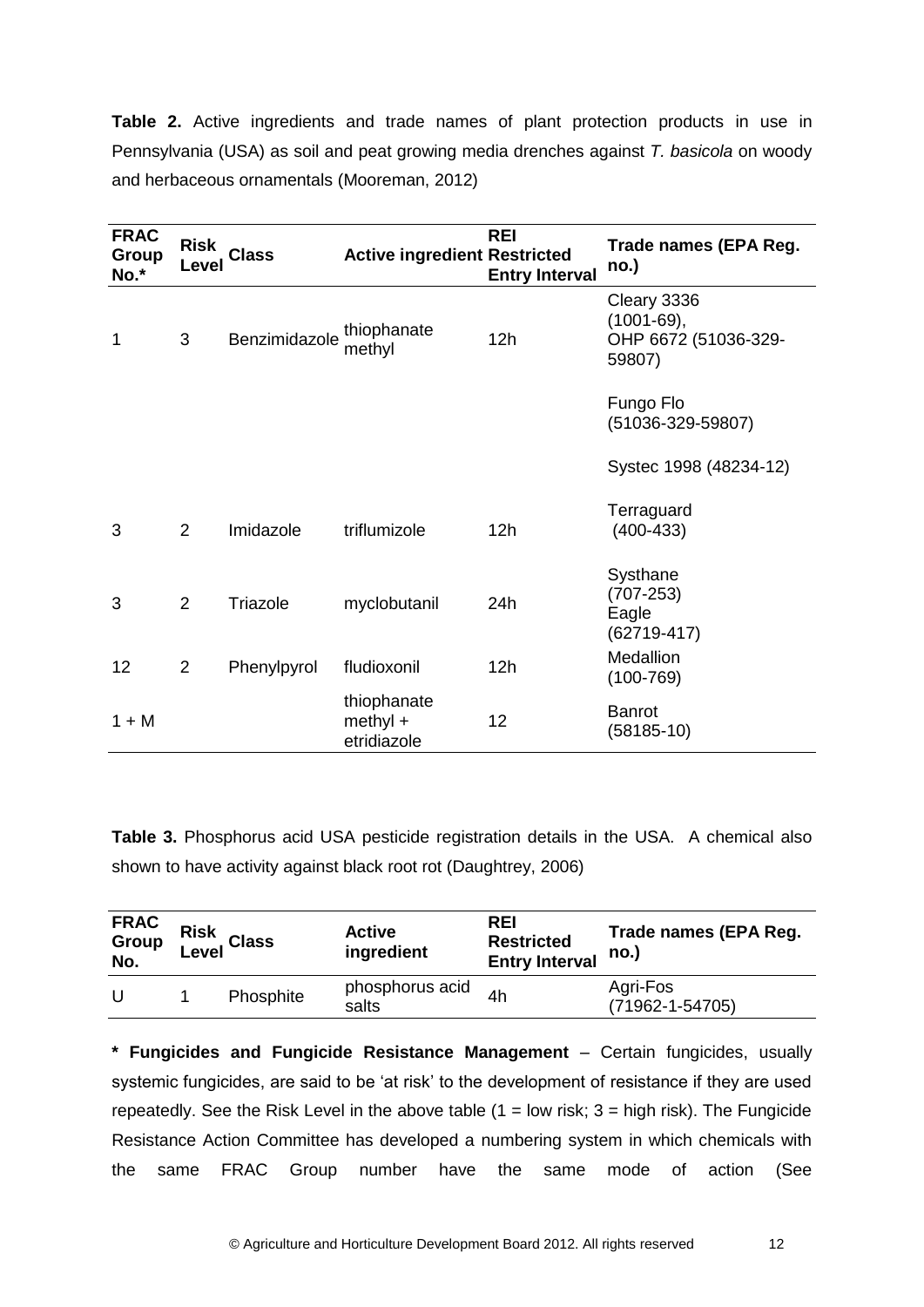[http://www.frac.info/frac/index.htm\)](http://www.frac.info/frac/index.htm). It is recommended that chemicals at high risk be used sparingly and in rotation or mixed with chemicals with different modes of actions (different FRAC number).

**Table 4.** Products recommended by various USA state extension services for use in alternation with thiophanate-methyl on ornamentals to prevent the build up of resistance

| Products available in the USA                       | <b>Active ingredient</b>                                                     |  |
|-----------------------------------------------------|------------------------------------------------------------------------------|--|
| Cleary 3336 or OHP-6672 or Fungo Flo or<br>Cavalier | thiophanate-methyl<br>(target T. basicola on label)                          |  |
| Alternated with<br>Alude                            | phosphorous acid                                                             |  |
| Banrot 40 WP                                        | thiophanate-methyl + etridiazole                                             |  |
| Baytan 30 (on cotton)                               | (target T. basicola on label)<br>triadimenol                                 |  |
| Compass O                                           | trifloxystrobin                                                              |  |
| Heritage                                            | azoxystrobin                                                                 |  |
| Hurricane                                           | mefenoxam + fludioxonil                                                      |  |
| Medallion or Mozart TR (protectant use)             | fludioxonil                                                                  |  |
| Palladium                                           | fludioxonil + cyprodinil                                                     |  |
| <b>Terraguard SC</b>                                | triflumizole                                                                 |  |
| Veranda O or Affirm WDG                             | polyoxin-D zinc salts                                                        |  |
| <b>PlantShield HC</b>                               | Trichoderma harzianum T22                                                    |  |
| RootShield Plus (BW240)                             | Trichoderma harzianum T-22<br>+ T. virens G-41 (target T. basicola on label) |  |
| Systhane, or on cotton Nu-Flow M-HF                 | myclobutanil (also as a seed dressing)                                       |  |

Several of the active ingredients shown by studies to have activity against *T. basicola* are not available in products approved in the UK for ornamentals (on-label or Extension of Authorisation for Minor Use (EAMU)), these include polyoxin-D zinc salts, fludioxonil (used in the UK as a cereal seed treatment), flusilazole and triflumizole. Tebuconazole was available as Folicur but is now only registered as Bezel (a wound paste). Tebuconazole (+ trifloxystrobin) is present in Nativo 75 WG, but this product has no approvals for ornamentals. Products with potential activity against black root rot which are available for spray application in the UK for use on ornamentals include Amistar (azoxystrobin), Scotts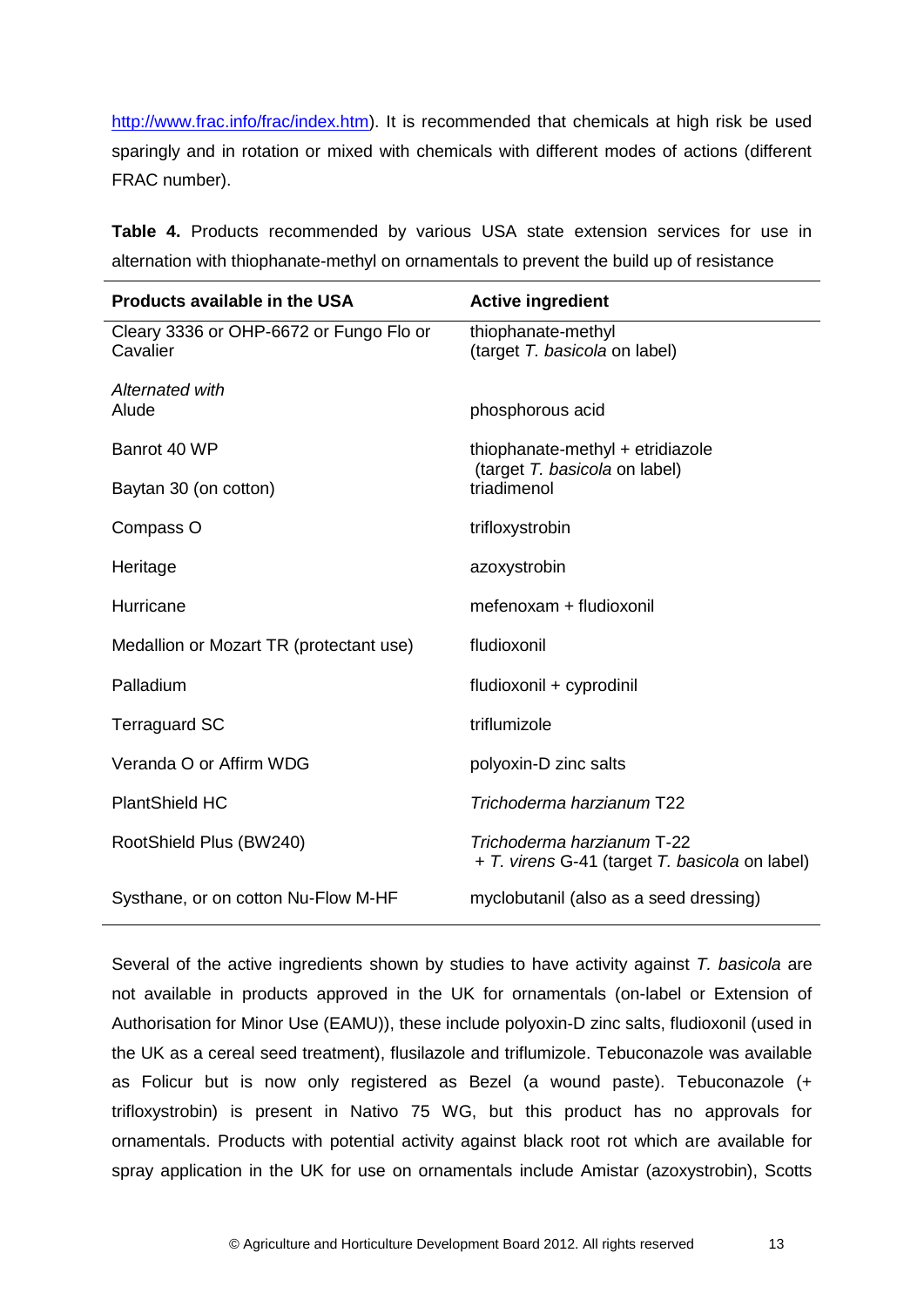Octave (prochloraz), Signum (boscalid + pyraclostrobin), Switch (cyprodinil + fludioxonil) and Stroby WG (kresoxim-methyl). Drenching could require a higher dose per ha of the product and this would require a change of use.

There are a number of strobilurins that have been reported to have activity against the root infecting pathogen *Rhizoctonia* and so might also be effective on roots against *T. basicola,*  these include fluoxastrobin (Disarm), pyraclostrobin (in Signum, or alone in Insignia WDG or Empress) and trifloxystrobin (Compass O). Nativo could have activity against black root rot (Ian Cockram, Bayer CropScience pers. comm.) – tebuconazole and trifloxystrobin as separate active ingredients were effective as pansy drenches against *T. basicola* (Jackson, 2000). Chemical and biological plant protection products in the UK "pipeline" which would be worth testing against black root rot are HDC F139, HDC F140 and HDC F141 (pers. comm.).

Some of the plant protection products shortlisted as candidates for Defra funded field and laboratory testing against *Chalara fraxinea* (Table 4) may also have relevance for *T. basicola* (syn. *Chalara elegans*) control. Two of the most important criteria used for selecting products were 1) products that had shown activity against *Chalara fraxinea* or other species with a similar lifecycle such as apple scab (*Venturia inaequalis*) 2) products were already registered as plant protection products in the UK, elsewhere in the EU or were close to achieving registration. In addition, potassium phosphite will be tested as a stimulant of host resistance in field trials using ash saplings (Fera, 2013). The experimental product HDC F139 was also put forward by BASF for ash dieback control and might be suitable against black root rot (Simon Townsend, pers. comm.). Another active, chlorothalonil (e.g. Bravo 500), which has approval for used on outdoor ornamentals in the UK (or Folio Gold which also contains metalaxyl for use on protected ornamentals under EAMU 0032 of 2012), should also be considered (Peter Gladders, ADAS plant pathologist, pers. comm.). SDHI (succinate dehydrogenase inhibitor) actives such as boscalid (which is component of Signum and Bellis) are very effective chemicals against Ascomycetes (S. Townsend and P. Gladders pers. comm.). Both boscalid and pyraclostrobin can be taken up by roots when applied as a high volume spray, although an approved use as a drench might need to be developed for use against black root rot (Simon Townsend, BASF, pers. comm.). Prothioconazole is systemic and could be suitable for treating black root rot, but the addition of bixafen (as in Aviator 234 Xpro) might not be worthwhile as it is not systemic (Ian Cockram, Bayer CropScience, pers. comm.) and so would not give movement into roots.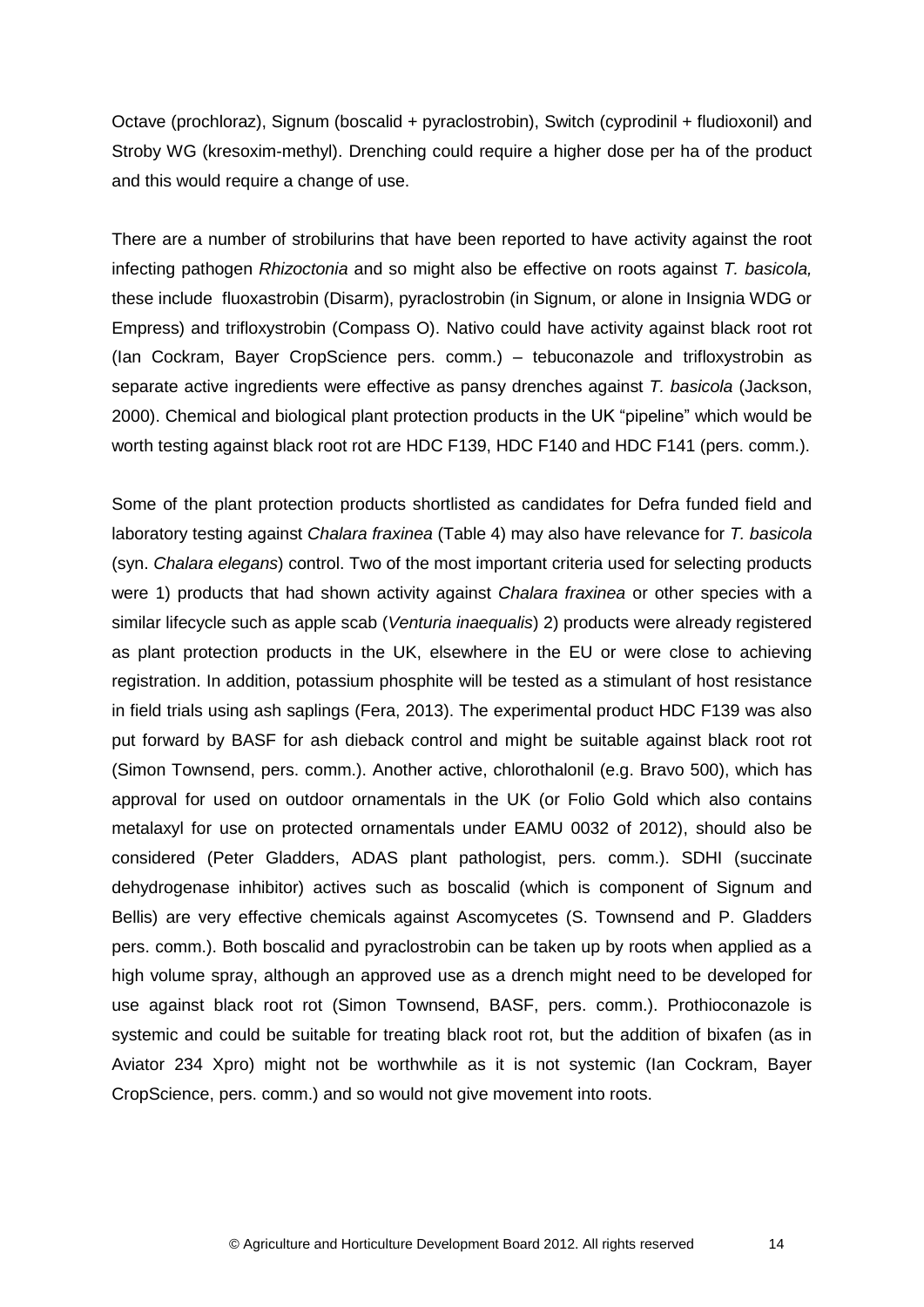**Table 5.** Initial products recently selected for testing for fungicidal activity against *Chalara fraxinea* in laboratory tests for the control of ash dieback

| <b>Active</b><br>Ingredient        | <b>Product</b>   | <b>Fungicide Group</b> | <b>Manufacturer</b>                    |
|------------------------------------|------------------|------------------------|----------------------------------------|
| Myclobutanil                       | Systhane 20EW    | Triazole               | Dow Agrosciences Ltd                   |
| Cyproconazole                      | Alto 100 SL      | Triazole               | Syngenta Crop<br><b>Protection Ltd</b> |
| Prothioconazole                    | Proline          | Triazole               | <b>Bayer CropScience AG</b>            |
| Fenbuconazole                      | Indar 5EW        | Triazole               | Dow Agrosciences Ltd                   |
| Flutriafol                         | Consul           | Triazole               | Cheminova                              |
| Azoxystrobin                       | Amistar          | Strobilurin            | Syngenta Crop<br><b>Protection Ltd</b> |
| Fluxapyroxad                       | Imtrex           | <b>SDHI</b>            | <b>BASF</b> plc                        |
| Bixafen +<br>prothioconazole       | Aviator 235 Xpro | SDHI/triazole          | <b>Bayer CropScience AG</b>            |
| <b>Boscalid</b><br>+pyraclostrobin | Signum           | SDHI/strobilurin       | <b>BASF</b> plc                        |
| Mancozeb                           | Dithane 945      | Dithiocarbamate        | InterFarm (UK) Ltd                     |
| Pyrimethanil                       | Scala            | Anilinopyrimidine      | <b>BASF</b> plc                        |
| Dithianon                          | Dithianon WG     | Quinone                | <b>BASF</b> plc                        |
| Garlic extract<br>(allicin)        | n/a              | Organosulfur           | To be confirmed                        |
| Copper<br>oxychloride              | Cuprokylt FL     | Inorganic copper       | <b>Universal Crop</b><br>Protection    |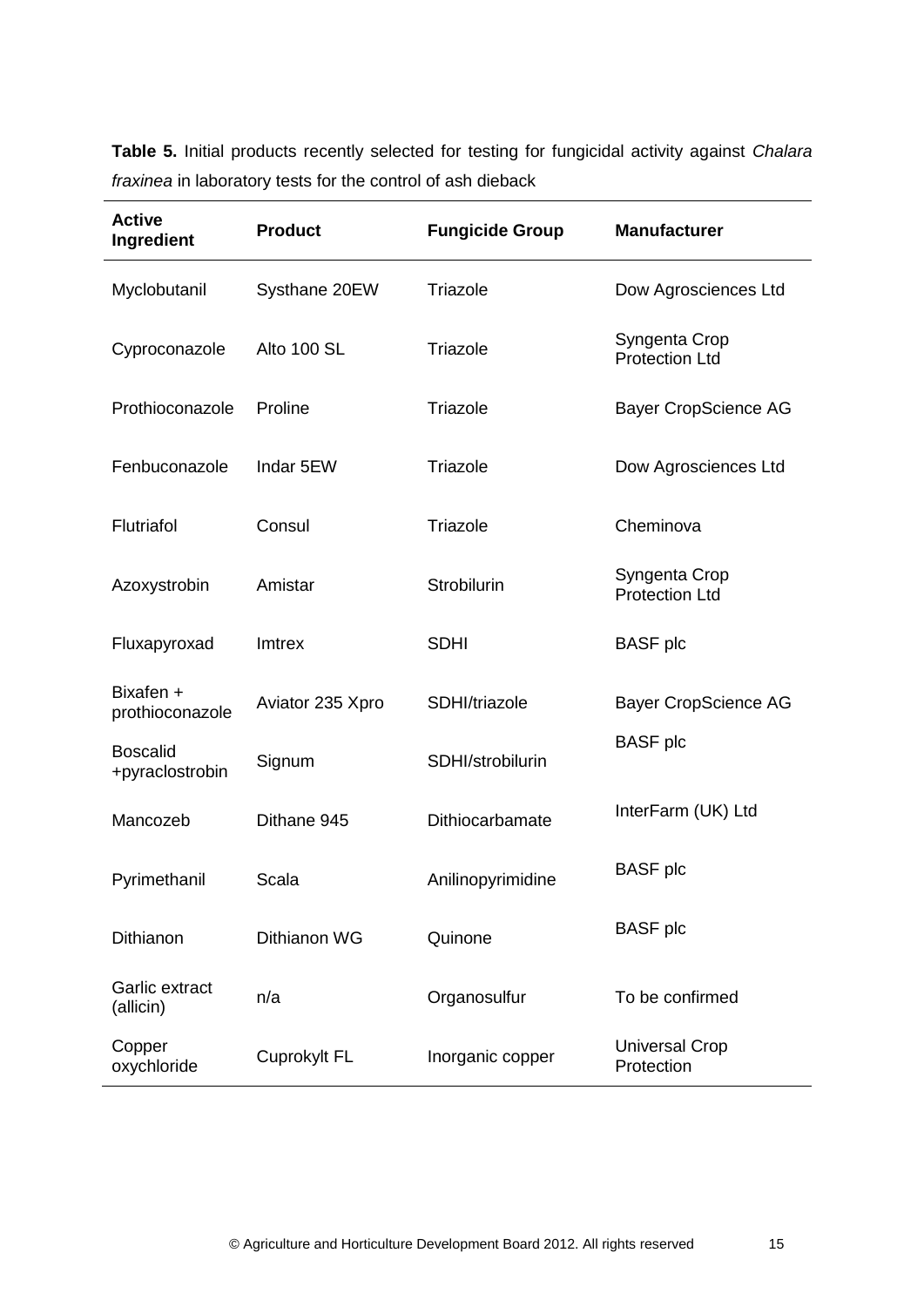## **Conclusions**

- Thiophanate-methyl drenches are the mainstay of *Thielaviopsis* black root rot control programmes across the world. Resistance management measures for thiophanatemethyl include alternation with other chemical and biological pesticides (see Table 4).
- Alternative chemical products to Cercobin WG (thiophanate-methyl) with likely activity against *T. basicola* are available in the UK for use on ornamentals including Switch (cyprodinil + fludioxonil), Systhane 20EW (myclobutanil), Scotts Octave (prochloraz), Signum (boscalid + pyraclostrobin) and Amistar (azoxystrobin). Only Scotts octave is currently approved as a drench treatment.
- Laboratory and plant screening on both herbaceous and hardy ornamentals for the effectiveness of fungicides in use in the USA that are present in UK registered products (including those only registered for other crops) together with other products from the *Chalara fraxinea* testing programme should be carried out. Novel antifungal compounds such as the cecropin-derived peptides should be included.
- The biological products Prestop (*Gliocladium catenulatum*), Serenade ASO (*Bacillus subtilis*) and T34 (*Trichoderma asperellum*) and Trianum (*Trichoderma harzianum*) can be used on ornamentals in the UK and activity against *T. basicola* has been reported. Other biological control organisms, such as *Streptomyces griseoviridis* K61, could also be considered for experimental use.
- The use of chitin or biochar supplements to increase the effect of biological control organisms in growing media should be considered.
- Research in the USA has shown that potassium phosphite use can be beneficial on ornamentals with Thielaviopsis root rot. Its inclusion in the Chalara ash dieback programme in the UK also supports the suggestion that it should be tested against black root rot on ornamentals.
- There has been recent approval in Australia for the use of the bio-stimulant Bion (acibenzolar-S-methyl) in cotton as a seed treatment against *T. basicola* based on Australian government field trials and its use should be investigated for ornamentals as a seed treatment and as a spray or drench.
- Growing media physical and chemical characteristics have been known for some time to affect Thielaviopsis root rot incidence and severity in ornamentals, in particular using bark mixtures at pH 5.5. Black root rot infection increases with plant stress and so a combined approach with cultural controls with the use of plant protection products should be recommended.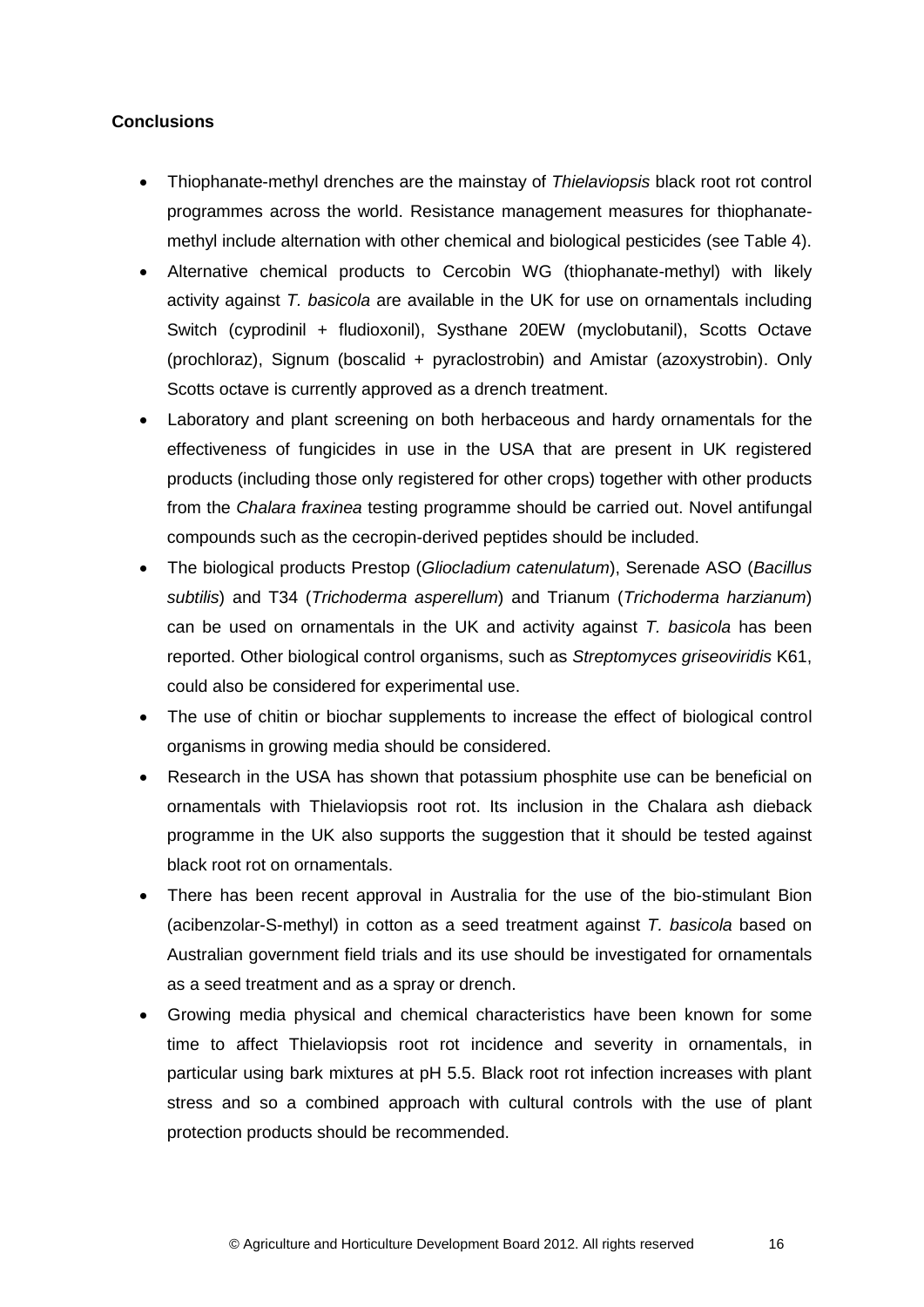- Where feasible, growers should plant resistant varieties and selection for resistance should be part of the breeding selection process.
- Up to date information is required on current range of disinfectant products to determine their efficacy against black root rot. Removal of inoculum at the start of the production process is key to the control of black root rot in ornamentals.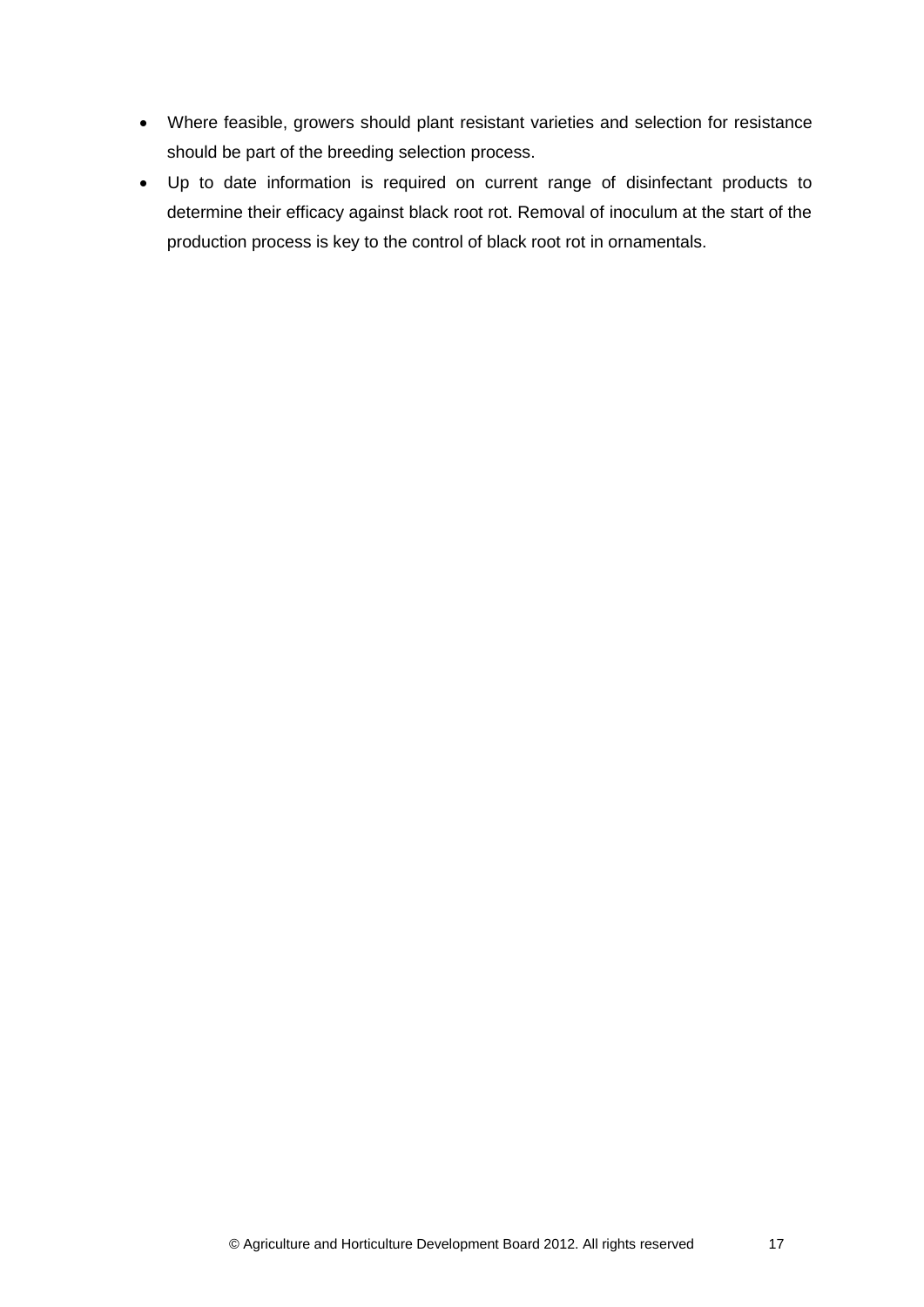## **References**

A search of the United States Department of Agriculture Database (which links to the AGRICOLA database) gave 110 references to Thielaviopsis which included information on the pathogen epidemiology. A search engine enquiry on "Thielaviopsis fungicide" produced 19,900 results including multiple and duplicate references to USA Extension service advice on cotton, tobacco and ornamentals by a limited number of authors. A Scopus and a Google scholar search did not produce many refereed papers for *T. basicola. Thielaviopsis basicola* is the current name for black root rot, reverting in 2006 to this name after a period as *Chalara elegans* see; British Mycological Society record for *Thielaviopsis basicola.*  <http://www.indexfungorum.org/Names/SynSpecies.asp?RecordID=119974>

Information on UK approved pesticides, SOLAs and EAMUS was obtained form CRD website and this should be checked for any changes [http://www.pesticides.gov.uk/guidance/industries/pesticides/topics/databases/databases](http://www.pesticides.gov.uk/guidance/industries/pesticides/topics/databases/databases-home)[home](http://www.pesticides.gov.uk/guidance/industries/pesticides/topics/databases/databases-home)

Ahmed, A. S., Ezziyyani, M,, Péréz Sanchez and Candela, M.E., (2003). Effect of chitin on biological activity of *Bacillus* spp. and *Trichoderma harzianum* against root rot disease in pepper (*Capsicum annuum*) plants. European Journal of Plant Pathology, 109, 633-637.

Anon, (2007). Public Release Summary on Evaluation of the new active acibenzolar-smethyl in the product Bion Plant Activator Seed Treatment. Australian Pesticides and Veterinary Medicines Authority, April 2007. Canberra, Australia. [www.trading.apvma.gov.au/registration/assessment/docs/prs\\_acibenzolar-s-methyl%20.pdf](http://www.trading.apvma.gov.au/registration/assessment/docs/prs_acibenzolar-s-methyl%20.pdf)

Anon, (2008a). Root Protection. RootShield / PlantShield HC Technical Bulletin. BioWorks Inc.<http://bioworksinc.com/products/plantshield-hc.php>

Anon, (2008b). Compatibility Chart. RootShield / PlantShield HC Technical Bulletin. BioWorks Inc.

Anon, (2011). Technical notes for Prestop. Fargro Ltd. Issue 01/11. [www.fargro.co.uk](http://www.fargro.co.uk/)

Anon, (2012). Poinsettias – Disease & Insect Management. A proven system to protect your poinsettias from start to finish. BioWorks Inc.

<http://bioworksinc.com/products/shared/poinsettia-disease-and-insect-control-program.pdf>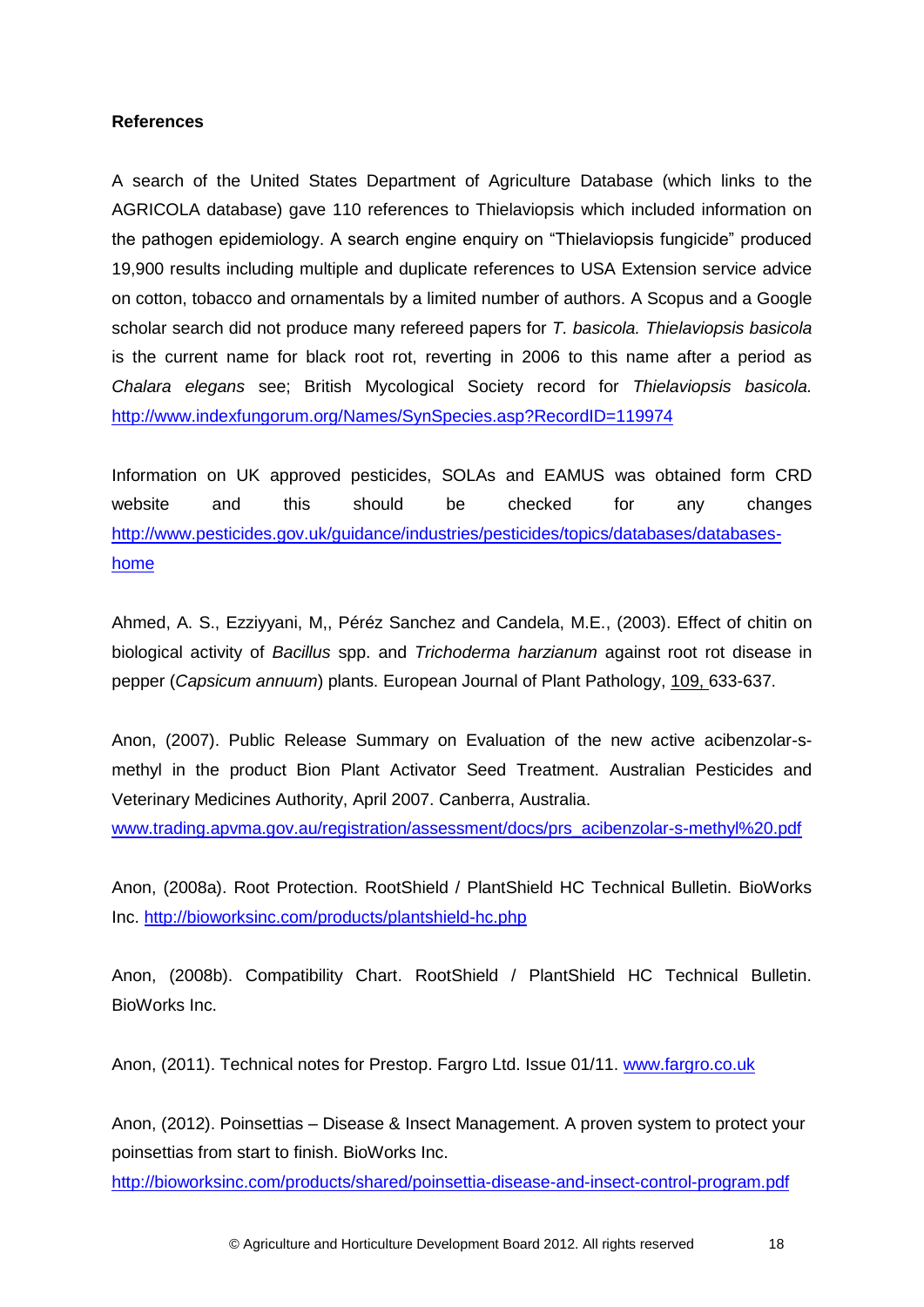Anon, (2013). Pansy (*Viola* sp.) – Thielaviopsis Root Rot. Pacific Northwest Plant Disease Management Handbook. [http://pnwhandbooks.org/plantdisease/pansy-viola-sp-thielaviopsis](http://pnwhandbooks.org/plantdisease/pansy-viola-sp-thielaviopsis-root-rot)[root-rot](http://pnwhandbooks.org/plantdisease/pansy-viola-sp-thielaviopsis-root-rot)

Cavallarin, L, Andreu, D. and Segundo, B. S., (1998). Cercopin A-derived peptides are potent inhibitors of fungal plant pathogens. Molecular Plant-Microbe Interactions, 11, (3), 218-227.

Chase, A. R. (no date). Disease control – new tools. Chase Horticultural Research Inc., California. Powerpoint presentation (no source details). www.chasehorticultralresearch.com <http://ucanr.org/sites/UCNFA/files/62200.pdf>

Chase, A. R., 2013. More rotation, less frustration. GrowerTalks. 9 April 2013. <http://www.ballpublishing.com/growertalks/ViewArticle.aspx?articleid=18376>

Copes, W.E. and Hendrix, F. F., (1996) Chemical disinfestation of Greenhouse growing surface materials contaminated with Thielaviopsis basicola. Plant Disease, 80, (8), 885-886.

Cross, A., 2007. Cotton disease under attack, New South Wales Department of Primary Industries.

[http://www.dpi.nsw.gov.au/archive/news-releases/agriculture/2007/cotton-disease-under](http://www.dpi.nsw.gov.au/archive/news-releases/agriculture/2007/cotton-disease-under-attack)[attack](http://www.dpi.nsw.gov.au/archive/news-releases/agriculture/2007/cotton-disease-under-attack)

Davis, R. M., (2012). University of California Management Guidelines. Cotton seedling diseases. UC IPM Online. Statewide Integrated Management Program. <http://www.ipm.ucdavis.edu/PMG/r114100111.html>

Daughtrey, M. (2005 and 2006a). Control of flower crop diseases. USDA funded research projects at Cornell University 2003 – 2005 [http://www.reeis.usda.gov/web/crisprojectpages/0198542-control-of-flower-crop](http://www.reeis.usda.gov/web/crisprojectpages/0198542-control-of-flower-crop-diseases.html)[diseases.html](http://www.reeis.usda.gov/web/crisprojectpages/0198542-control-of-flower-crop-diseases.html)

Daughtrey, M. (2006b). Puny Calibrachoas? Rutgers New Jersey Experiment Station. Greenhouse IPM Notes May 2006 Vol. 16 No. 4.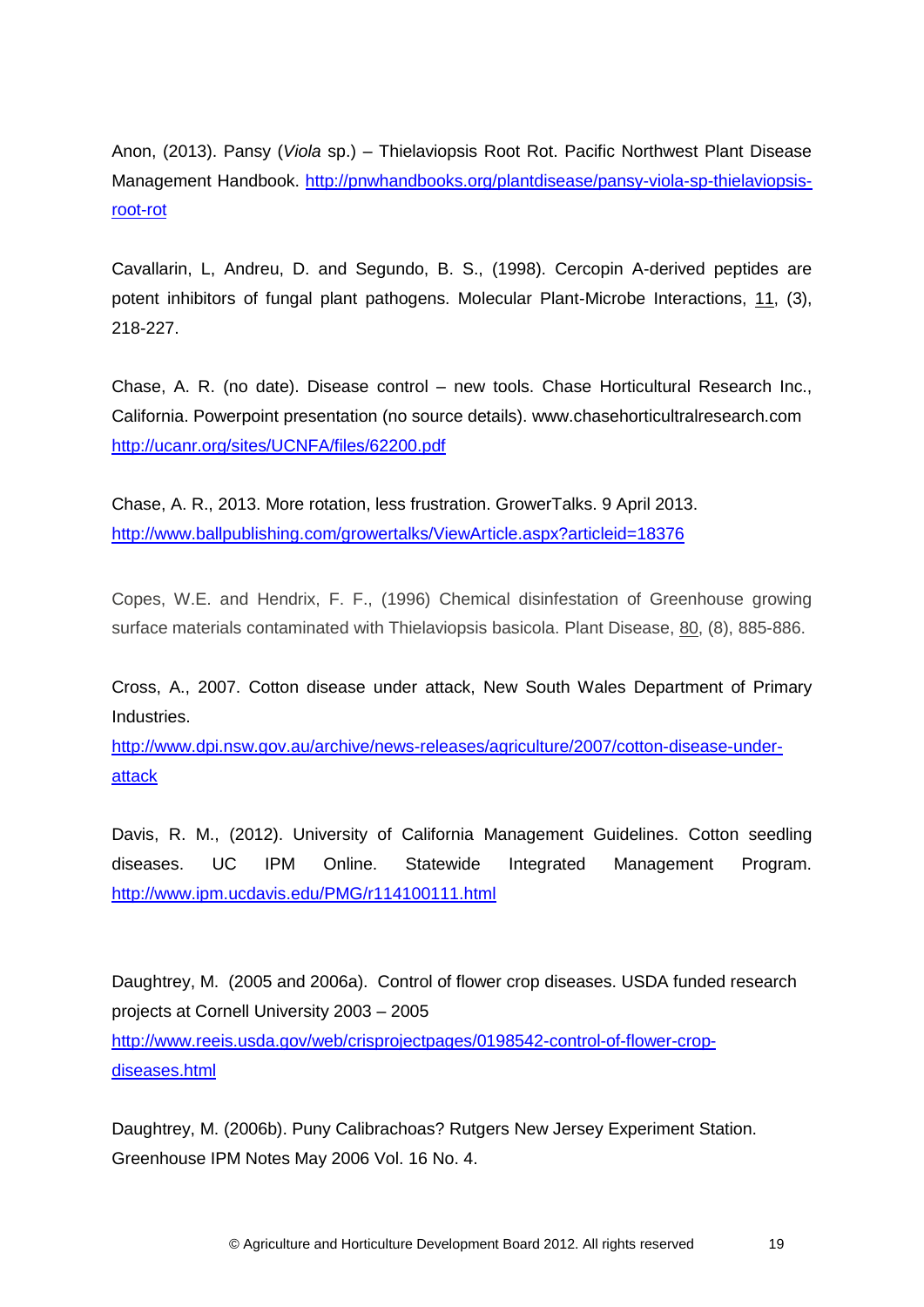Downie, A., Crosky, A and Munroe, P. (2009). Chapter 2: Physical characteristics of Biochar, in J Lehman and S. Joseph (eds), Biochar for environmental management. Earthscan. London

Fera (2013). Shortlist of products for testing against *Chalara fraxinea*. 20 March 2013. Food and Environment Research Agency.

[http://www.fera.defra.gov.uk/plants/plantHealth/pestsDiseases/documents/fungicideListForS](http://www.fera.defra.gov.uk/plants/plantHealth/pestsDiseases/documents/fungicideListForScreening20March2013.pdf) [creening20March2013.pdf](http://www.fera.defra.gov.uk/plants/plantHealth/pestsDiseases/documents/fungicideListForScreening20March2013.pdf)

Graham, J.H. (1994). Control of black root rot on citrus seedlings in peat-based media. Proc. Fla. State Hort. Soc. 107, 21-26.

[http://www.fshs.org/Proceedings/Password%20Protected/1994%20Vol.%20107/21-](http://www.fshs.org/Proceedings/Password%20Protected/1994%20Vol.%20107/21-26%20(GRAHAM).pdf) [26%20\(GRAHAM\).pdf](http://www.fshs.org/Proceedings/Password%20Protected/1994%20Vol.%20107/21-26%20(GRAHAM).pdf)

Gwynn, R. L.., (2009). Biopesticide product gap analysis and evaluation to support development policy for biopesticides for use in integrated vegetable crop production. Horticultural Development Company Project FV 347.

Hall, K.D., Lamboy, J., Rusinek, T., MacAvery, S., Lobdell, E. and Daughtrey, M. (no date), Microbial products for poinsettia disease suppression. Cornell University. Integrated Pest Management Program.

<http://www.nysipm.cornell.edu/grantspgm/projects/proj00/orn/hall.asp>

Harrison, U. J and Shaw, H.D., (2001). Effects of soil pH and nitrogen fertility on the population dynamics of *Thielaviopsis basicola*. Plant and Soil, 228 (2), 147-155.

Harlan, B. R. and Hausbeck M., K., (2012). Controlling Other Greenhouse Plant Diseases: Botrytis, Pythium, Powdery Mildew, Rhizoctonia, and Thielaviopsis. Great Lakes Fruit, Vegetable & Farm Market EXPO, Michigan Greenhouse Growers EXPO. December 4-6, 2012. DeVos Place Convention Center, Grand Rapids, Michigan, USA [http://www.glexpo.com/summaries/2012summaries/GH\\_other\\_plant\\_diseases.pdf](http://www.glexpo.com/summaries/2012summaries/GH_other_plant_diseases.pdf)

Jacobsen, B. J., (2012). Use of *Trichoderma, Pseudomonas* and *Bacillus* spp. in IPM Programs. Powerpoint presentation. Montana State University. [www.oired.vt.edu/ipmcrsp/.../bjacobsen-trich-pseud-bac-esa2012.pptx](http://www.oired.vt.edu/ipmcrsp/.../bjacobsen-trich-pseud-bac-esa2012.pptx) or available at http://www.oired.vt.edu/ipmcrsp/search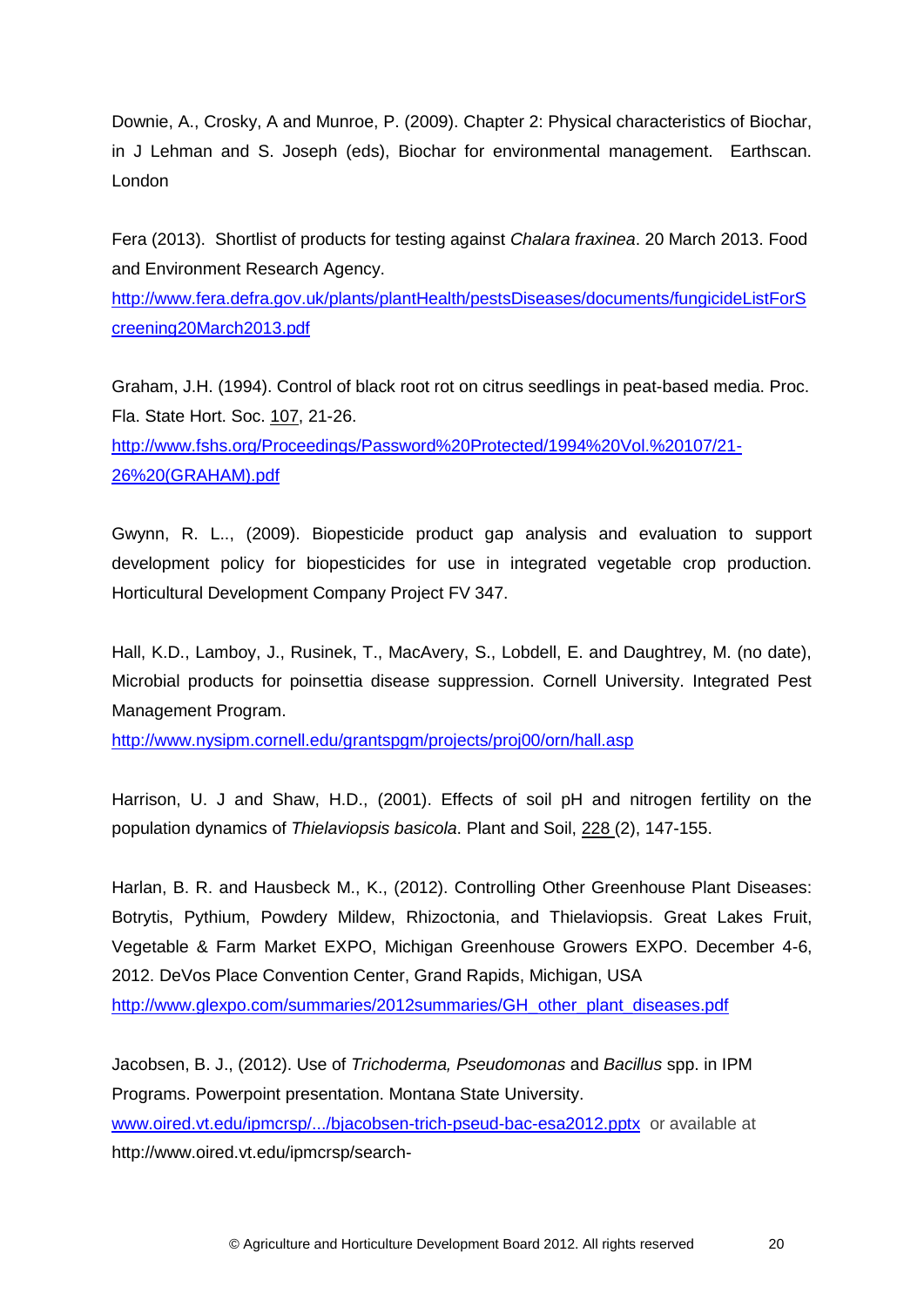results.html?cx=007574010437734257299%3Arel9e0wfdt8&cof=FORID%3A10&ie=UTF-8&q=Jacobsen&sa=Go

Jackson, A., (2000). Bedding plants: Evaluation of fungicides for the control of black root rot and downy mildew. Horticultural Development Council Project PC 143.

Jackson, A. and McPherson M. (2002). Control of downy mildew, black root rot and *Ramularia* leaf spot diseases on pansy and viola. Factsheet 19/02 Bedding plants Project No. PC 143, PC 38a and PC 38c. Horticultural Development Council.

Koranski, D., (1989). In: Understanding and controlling black root rot disease. GrowerTalks, March 1989, 36-37.

Manning, W.F., Campbell, F.J., Papia, P.M. and Hughes, P.A. ,(1970). Effectiveness of benomyl soil drenches for control of Thielaviopsis root rot of poinsettia. Plant Dis.Rep., 54, 328-330.

McGrath, M. (no date). Biopesticides for Managing Plant Diseases Organically. Cornell University.

[http://www.carolinafarmstewards.org/wp-content/uploads/2012/12/7-McGrath-Biopesticides](http://www.carolinafarmstewards.org/wp-content/uploads/2012/12/7-McGrath-Biopesticides-for-Managing-Plant-Disease-Organically.pdf)[for-Managing-Plant-Disease-Organically.pdf](http://www.carolinafarmstewards.org/wp-content/uploads/2012/12/7-McGrath-Biopesticides-for-Managing-Plant-Disease-Organically.pdf)

Mondal, A.H., Nehl, D. B. and Allen, S. J., (2005). Acibenzolar-S-methyl induces systemic resistance in cotton against black root rot caused by Thielaviopsis basicola. Australasian Plant Pathology. 34 (4) 499-507.

Moorman, G., (2012). Black Root Rot (Thielaviopsis). Penn State Extension Plant Disease fact sheets.

<http://extension.psu.edu/pests/plant-diseases/all-fact-sheets/thielaviopsis-or-black-root-rot>

Moorman, G. (2013). Fungal root rots and chemical fungicides. Penn State Extension Plant Disease fact sheets.

[http://extension.psu.edu/plant-disease-factsheets/all-fact-sheets/fungal-root-rots-and](http://extension.psu.edu/plant-disease-factsheets/all-fact-sheets/fungal-root-rots-and-chemical-fungicide-use)[chemical-fungicide-use](http://extension.psu.edu/plant-disease-factsheets/all-fact-sheets/fungal-root-rots-and-chemical-fungicide-use)

Olsen, M. W. (2011). Damping off. Arizona Cooperative Extension Factsheet AZ 1029 (Revised 01/11). The University of Arizona. <http://ag.arizona.edu/pubs/crops/az1029.pdf>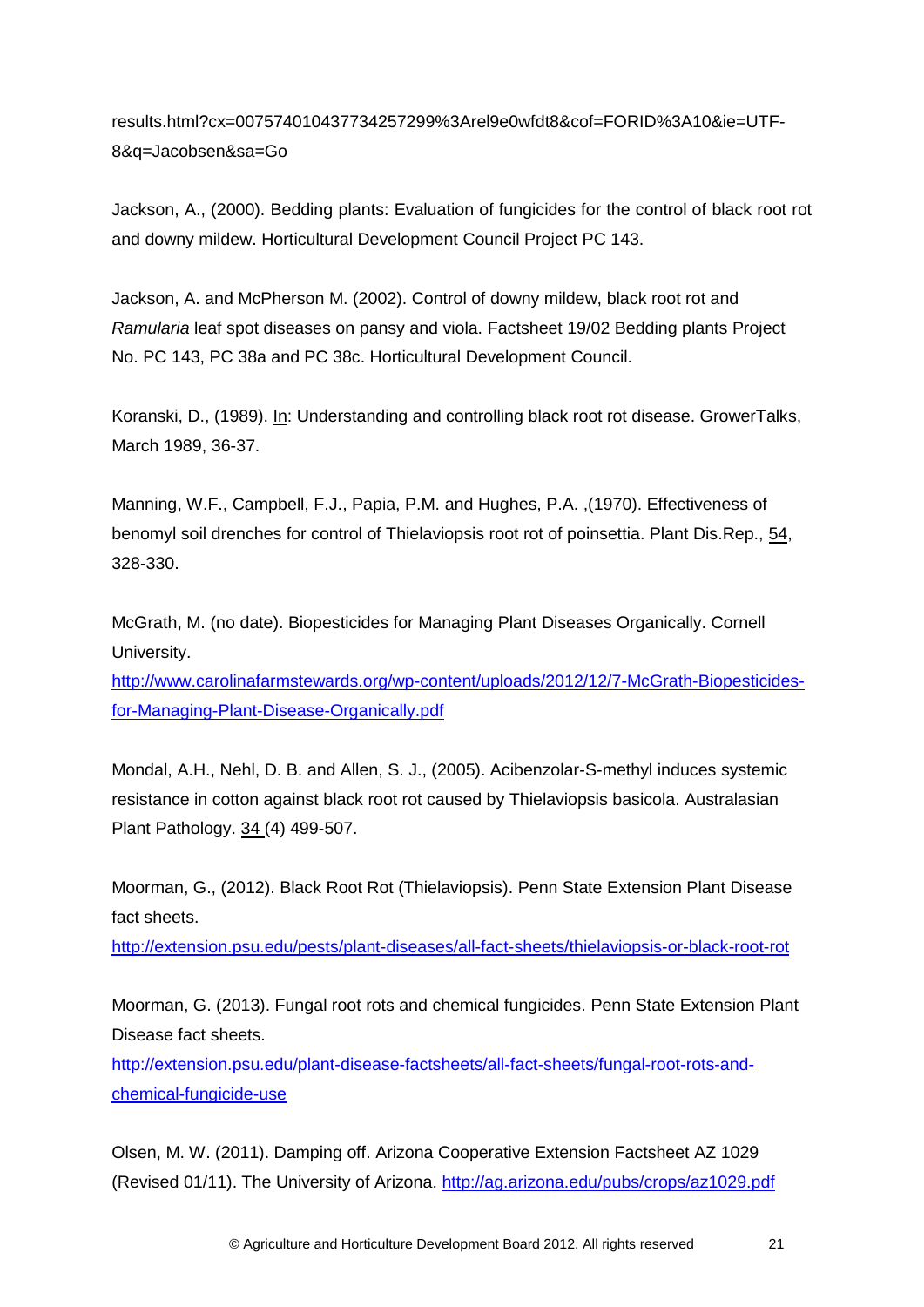O' Neill, T. (1992). Pot plants: Integrated control of root disease. Horticultural Development Council Project PC50a.

O' Neill, T., (1995). Chemical disinfectants for treatment of plastic plug trays contaminated with *Thielaviopsis basicola.* Horticultural Development Council Project PC 38c.

Pscheidt, J. W. & Copes, W. (2008). Pansy – Thielaviopsis Root Rot. An online guide to Plant Disease Control Oregon State University Extension. [http://ipmnet.org?plant](http://ipmnet.org/?plant-disease/disease.cfm?RecordID=774)[disease/disease.cfm?RecordID=774](http://ipmnet.org/?plant-disease/disease.cfm?RecordID=774)

Powell, C., (1989). Understanding and controlling black root rot disease. GrowerTalks, March 1989, 34-38.

Raabe, R. D., Grebus, M. E., Wilen, C. A. and McCain (2005). Floriculture and Ornamental Nurseries. University of California management guidelines for *Thielaviopsis* Root Rot, Pathogen *Thielaviopsis basicola*. UC IPM Online. <http://www.ipm.ucdavis.edu/PMG/t280100411.html>

Rivière, M-P, Ponchet, M. And Galiana E., (2011). The Millardetian Conjunction in the Modern World, Pesticides in the Modern World – Pesticide use and Management, Dr. Margarita Stoytcheva (Ed.). InTech [http://www.intechopen.com/books/pesticides-in-the](http://www.intechopen.com/books/pesticides-in-the-modern-worls-pesticides-use-and-management/the-millardetian-conjunction-in-the-modern-world)[modern-worls-pesticides-use-and-management/the-millardetian-conjunction-in-the-modern](http://www.intechopen.com/books/pesticides-in-the-modern-worls-pesticides-use-and-management/the-millardetian-conjunction-in-the-modern-world)[world](http://www.intechopen.com/books/pesticides-in-the-modern-worls-pesticides-use-and-management/the-millardetian-conjunction-in-the-modern-world) 

Scrace, J. M., (1993). The effect of pH, plug nutrition and fungicide timing on control of black root rot in Autumn pansy. Horticultural Development Council Report PC 38b.

Sewell, G.W.F. and Wilson, J.F., (2008). The role of *Thielaviopsis basicola* in the specific replant disorders of cherry and plum. Annals of Applied Biology, 79, 149-169.

Subramanian, C. V. (1968). *Thielaviopsis basicola*. CMI Descriptions of Pathogenic Fungi and Bacteria No. 170.

Styer, R. C., (2013). Don't fall for those pesky pests! GrowerTalks Vol 76, No. 12. April 15, 2013.<http://www.ballpublishing.com/growertalks/ViewArticle.aspx?articleid=17860>

Talbot, D. and Wedgwood, E. (2009).*Choisya*: surveys of the occurrence of root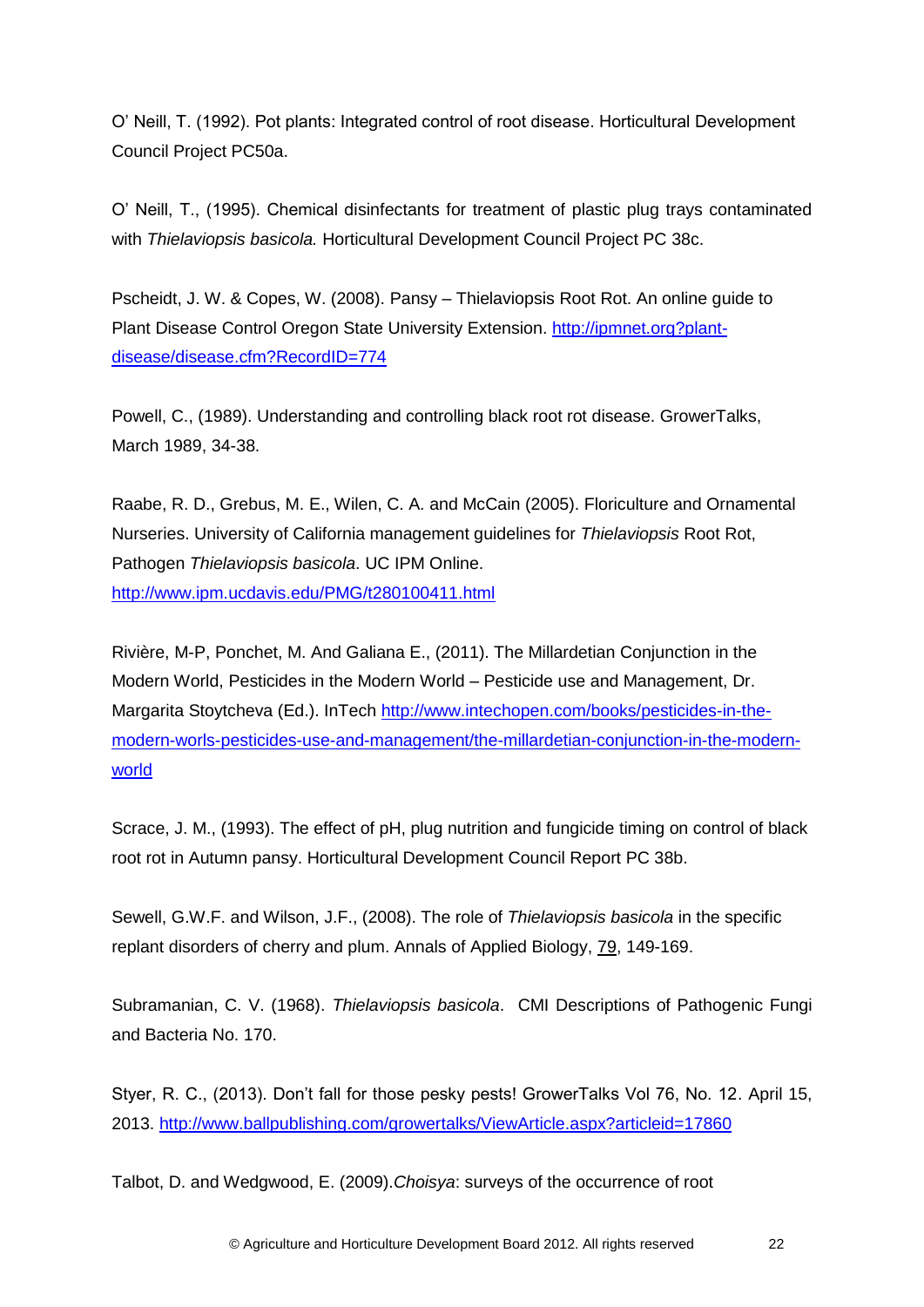rotting and potential causes. Horticultural Development Company project HNS 169

Thomas, C. (2009). Managing plant disease with biofungicides. Virginia Cooperative Extension, Virginia State University. [http://pubs.ext.vt.edu/2906/2906-1298/2906-1298\\_pdf.pdf](http://pubs.ext.vt.edu/2906/2906-1298/2906-1298_pdf.pdf)

Toksoz, H., Rothrock, C. S., and Kirkpatrick, T. L., (2009). Efficacy of seed treatment chemicals for black root rot, caused by *Thielaviopsis basicola*, on cotton. Plant Disease 93:354-362.

Trebilco, E., Howell, J., Forsberg, L. and Bodman, K. (1999). Beware of *Chalara elegans* Black root rot. The Nursery Papers, Issue Number 1999/13. Nursery Industry Association of Australia. www.ngia.com.au/publication\_resources/NP\_Pdf/NP\_2001-07.pdf

Voss, Von J. and Meier, U., (1987). The efficacy of pesticides used as disinfectants against resting structures of plant parasite fungi (translated from German). Nachrichtenbl. Deut. Pflanzenschutzd., 39 (12), 179-182.

Walker, M., (2008). Black Root Rot, *Thielaviopsis basicola*. Cornell University Department of Plant Pathology and Plant-Microbe Biology.

Warnock, D.D., Lehmann, J., Kuyper, T.W. and Rillig, M.C. (2007). Mycorrhizal responses to biochar in soil – concepts and mechanisms. Plant Soil 300:9-20